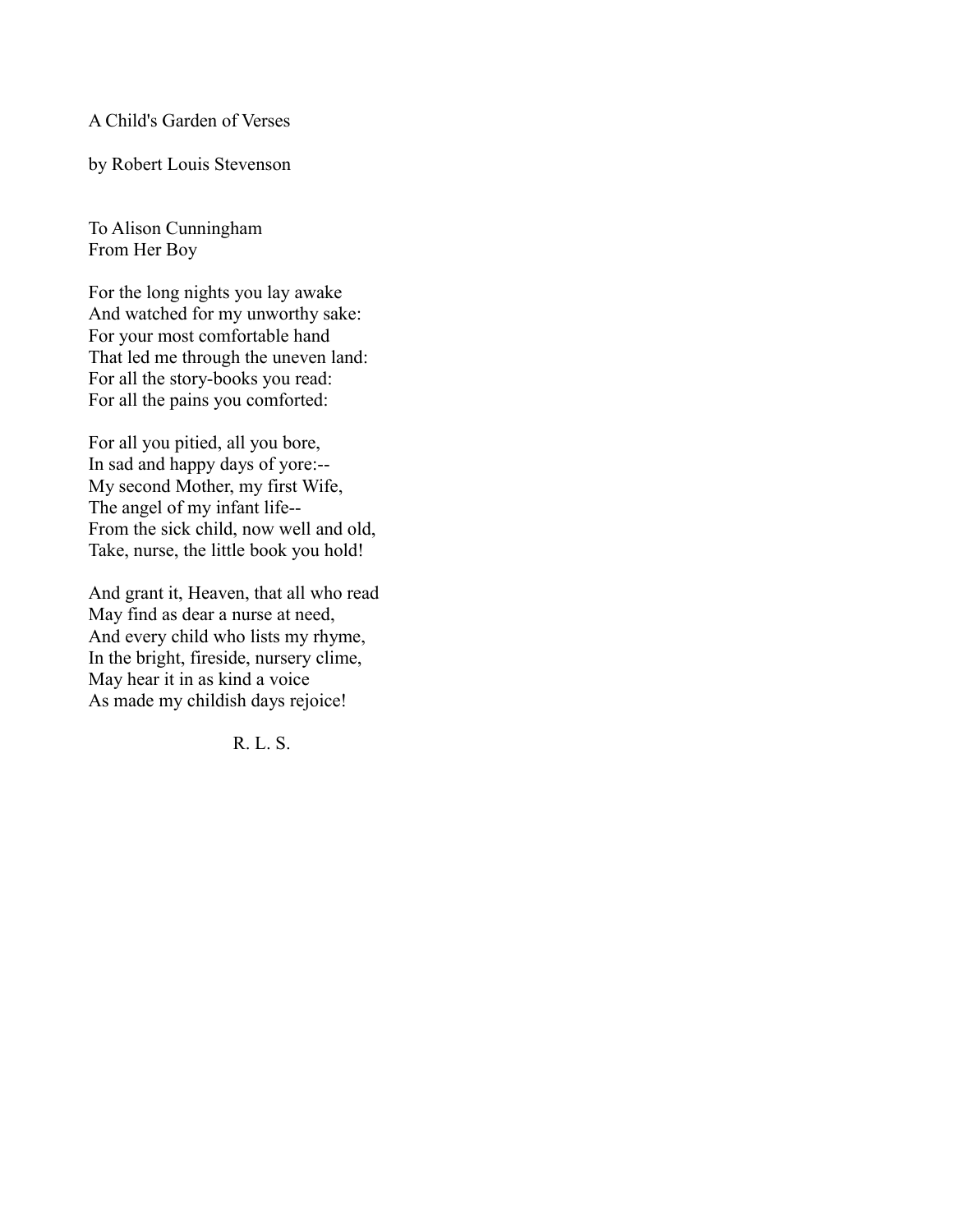### Contents

To Alison Cunningham

- I Bed in Summer
- II A Thought
- III At the Sea-side
- IV Young Night-Thought
- V Whole Duty of Children
- VI Rain
- VII Pirate Story
- VIII Foreign Lands
- IX Windy Nights
- X Travel
- XI Singing
- XII Looking Forward
- XIII A Good Play
- XIV Where Go the Boats?
- XV Auntie's Skirts
- XVI The Land of Counterpane
- XVII The Land of Nod
- XVIII My Shadow
- XIX System
- XX A Good Boy
- XXI Escape at Bedtime
- XXII Marching Song
- XXIII The Cow
- XXIV The Happy Thought
- XXV The Wind
- XXVI Keepsake Mill
- XXVII Good and Bad Children
- XXVIII Foreign Children
- XXIX The Sun Travels
- XXX The Lamplighter
- XXXI My Bed is a Boat
- XXXII The Moon
- XXXIII The Swing
- XXXIV Time to Rise
- XXXV Looking-glass River
- XXXVI Fairy Bread
- XXXVII From a Railway Carriage
- XXXVIII Winter-time
- XXXIX The Hayloft
	- XL Farewell to the Farm
	- XLI North-west Passage
		- 1. Good-Night
		- 2. Shadow March
		- 3. In Port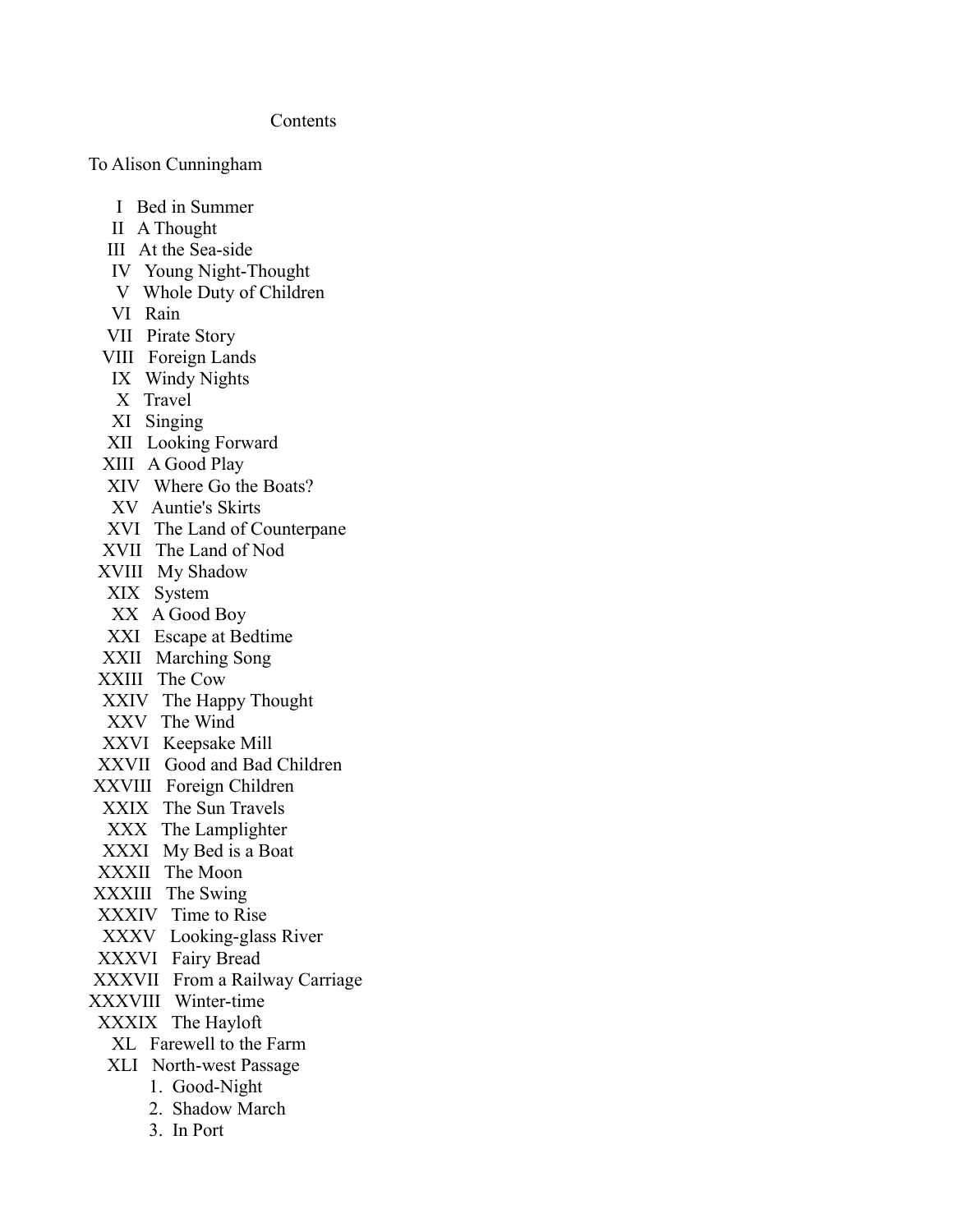### The Child Alone

- I The Unseen Playmate
- II My Ship and I
- III My Kingdom
- IV Picture-books in Winter
- V My Treasures
- VI Block City
- VII The Land of Story-books
- VIII Armies in the Fire
- IX The Little Land

# Garden Days

- I Night and Day
- II Nest Eggs
- III The Flowers
- IV Summer Sun
- V The Dumb Soldier
- VI Autumn Fires
- VII The Gardener
- VIII Historical Associations

### Envoys

- I To Willie and Henrietta
- II To My Mother
- III To Auntie
- IV To Minnie
- V To My Name-Child
- VI To Any Reader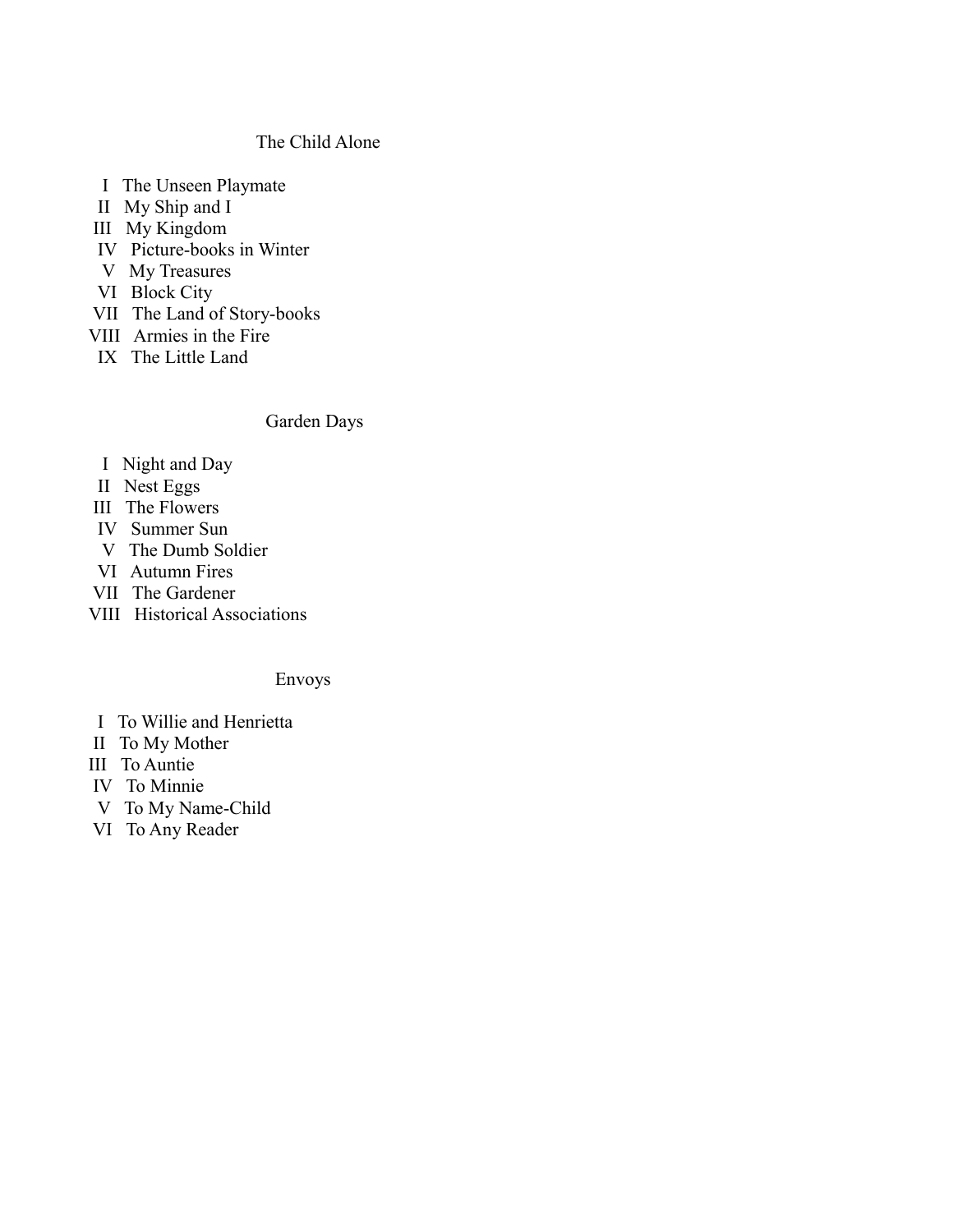### A Child's Garden of Verses

 I Bed in Summer

In winter I get up at night And dress by yellow candle-light. In summer quite the other way, I have to go to bed by day.

I have to go to bed and see The birds still hopping on the tree, Or hear the grown-up people's feet Still going past me in the street.

And does it not seem hard to you, When all the sky is clear and blue, And I should like so much to play, To have to go to bed by day?

<u>III am Bàrd ann an Dùbhlachd ann an Dùbhlachd ann an Dùbhlachd ann an Dùbhlachd ann an Dùbhlachd ann an Dùbhlachd ann an Dùbhlachd ann an Dùbhlachd ann an Dùbhlachd ann an Dùbhlachd ann an Dùbhlachd ann an Dùbhlachd ann a</u> A Thought

It is very nice to think The world is full of meat and drink, With little children saying grace In every Christian kind of place.

**III** 

At the Sea-side

When I was down beside the sea A wooden spade they gave to me To dig the sandy shore.

My holes were empty like a cup. In every hole the sea came up, Till it could come no more.

### IV Young Night-Thought

All night long and every night, When my mama puts out the light,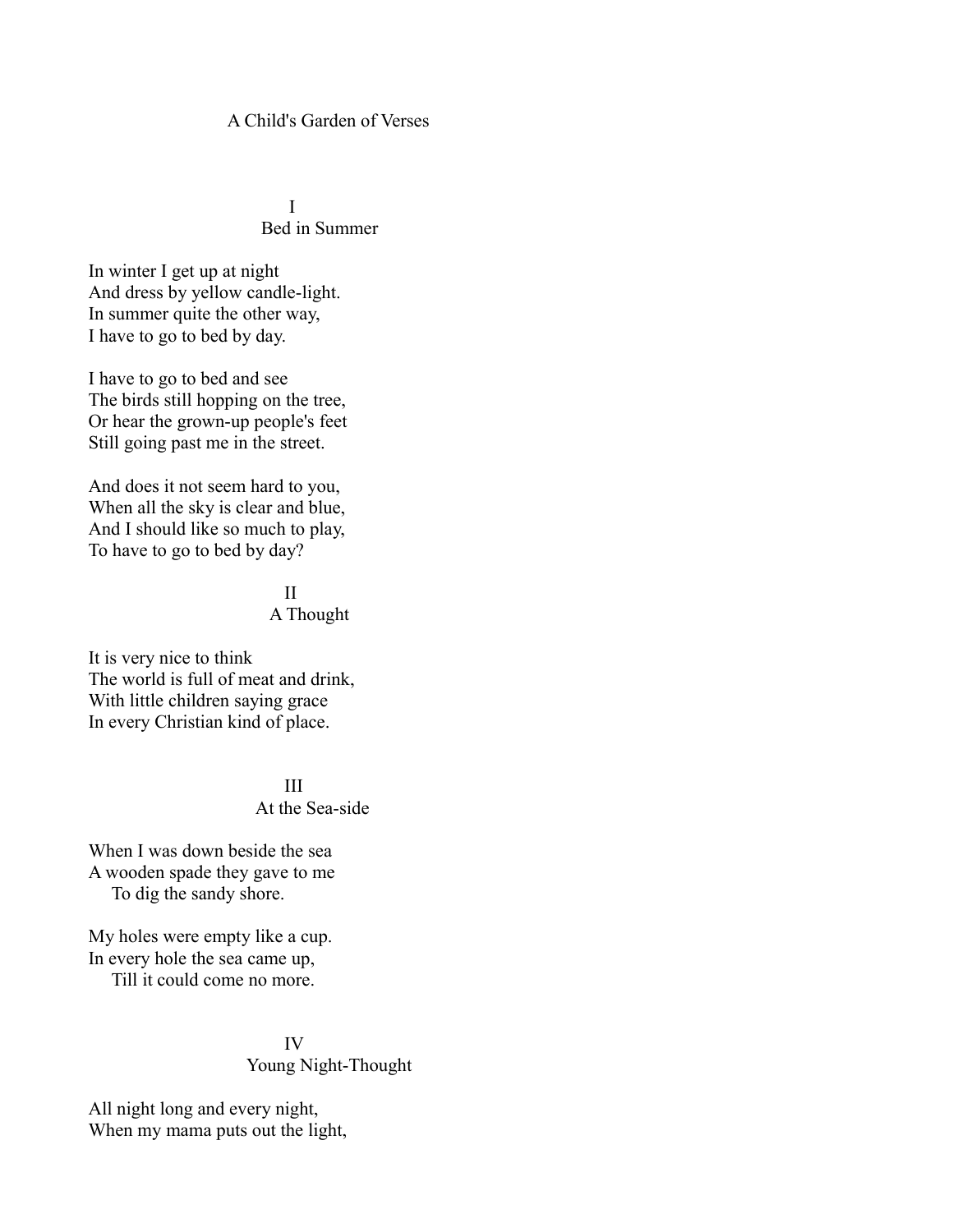I see the people marching by, As plain as day before my eye.

Armies and emperor and kings, All carrying different kinds of things, And marching in so grand a way, You never saw the like by day.

So fine a show was never seen At the great circus on the green; For every kind of beast and man Is marching in that caravan.

As first they move a little slow, But still the faster on they go, And still beside me close I keep Until we reach the town of Sleep.

V

#### Whole Duty of Children

A child should always say what's true And speak when he is spoken to, And behave mannerly at table; At least as far as he is able.

# VI

### Rain

The rain is falling all around, It falls on field and tree, It rains on the umbrellas here, And on the ships at sea.

### VII

### Pirate Story

Three of us afloat in the meadow by the swing, Three of us abroad in the basket on the lea. Winds are in the air, they are blowing in the spring, And waves are on the meadow like the waves there are at sea.

Where shall we adventure, to-day that we're afloat, Wary of the weather and steering by a star? Shall it be to Africa, a-steering of the boat, To Providence, or Babylon or off to Malabar?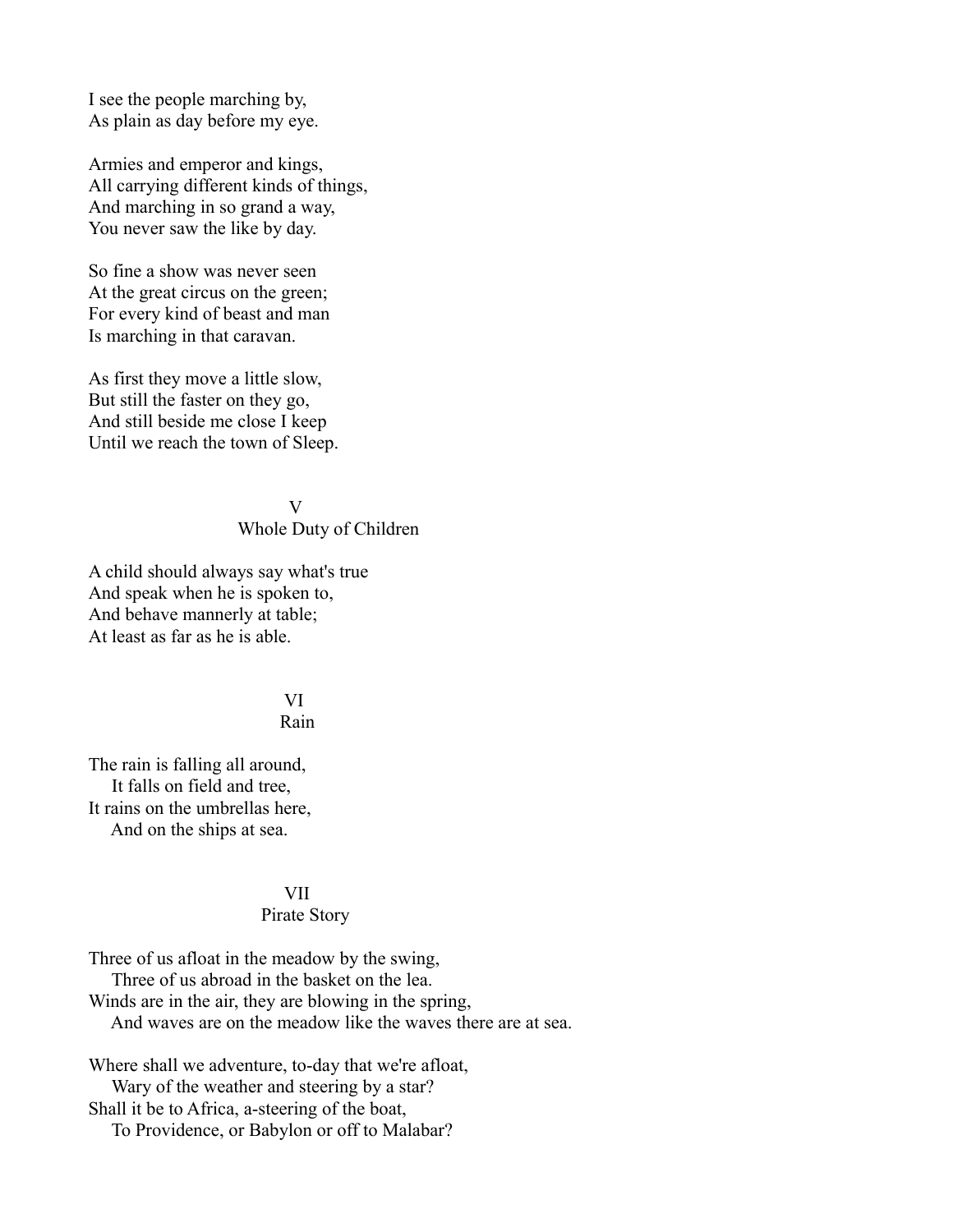Hi! but here's a squadron a-rowing on the sea-- Cattle on the meadow a-charging with a roar! Quick, and we'll escape them, they're as mad as they can be, The wicket is the harbour and the garden is the shore.

#### **VIII**

### Foreign Lands

Up into the cherry tree Who should climb but little me? I held the trunk with both my hands And looked abroad in foreign lands.

I saw the next door garden lie, Adorned with flowers, before my eye, And many pleasant places more That I had never seen before.

I saw the dimpling river pass And be the sky's blue looking-glass; The dusty roads go up and down With people tramping in to town.

If I could find a higher tree Farther and farther I should see, To where the grown-up river slips Into the sea among the ships,

To where the road on either hand Lead onward into fairy land, Where all the children dine at five, And all the playthings come alive.

### IX

### Windy Nights

Whenever the moon and stars are set, Whenever the wind is high, All night long in the dark and wet, A man goes riding by. Late in the night when the fires are out, Why does he gallop and gallop about?

Whenever the trees are crying aloud, And ships are tossed at sea, By, on the highway, low and loud, By at the gallop goes he.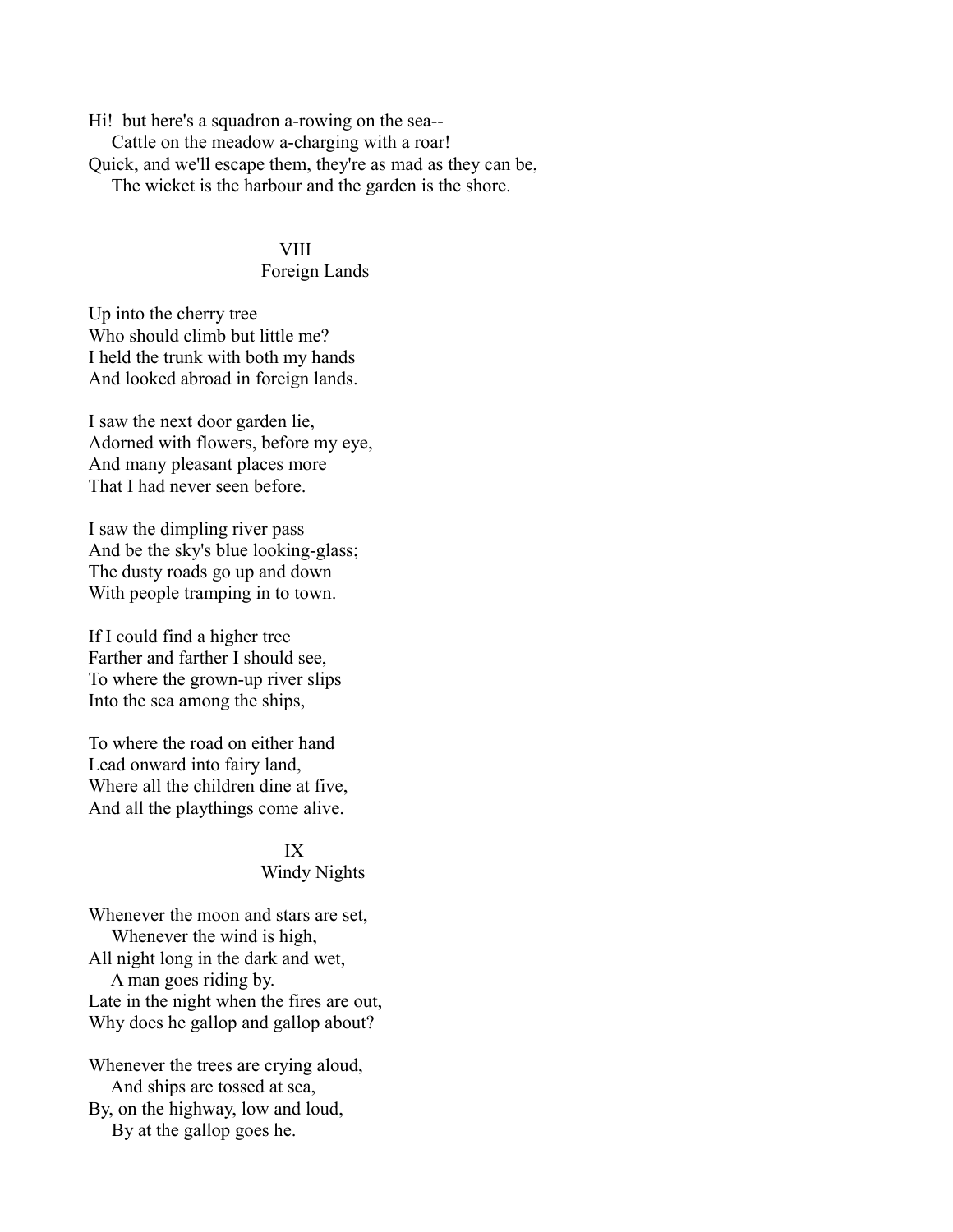By at the gallop he goes, and then By he comes back at the gallop again.

#### X Travel

I should like to rise and go Where the golden apples grow;-- Where below another sky Parrot islands anchored lie, And, watched by cockatoos and goats, Lonely Crusoes building boats;-- Where in sunshine reaching out Eastern cities, miles about, Are with mosque and minaret Among sandy gardens set, And the rich goods from near and far Hang for sale in the bazaar;-- Where the Great Wall round China goes, And on one side the desert blows, And with the voice and bell and drum, Cities on the other hum;-- Where are forests hot as fire, Wide as England, tall as a spire, Full of apes and cocoa-nuts And the negro hunters' huts;-- Where the knotty crocodile Lies and blinks in the Nile, And the red flamingo flies Hunting fish before his eyes;-- Where in jungles near and far, Man-devouring tigers are, Lying close and giving ear Lest the hunt be drawing near, Or a comer-by be seen Swinging in the palanquin;-- Where among the desert sands Some deserted city stands, All its children, sweep and prince, Grown to manhood ages since, Not a foot in street or house, Not a stir of child or mouse, And when kindly falls the night, In all the town no spark of light. There I'll come when I'm a man With a camel caravan; Light a fire in the gloom Of some dusty dining-room;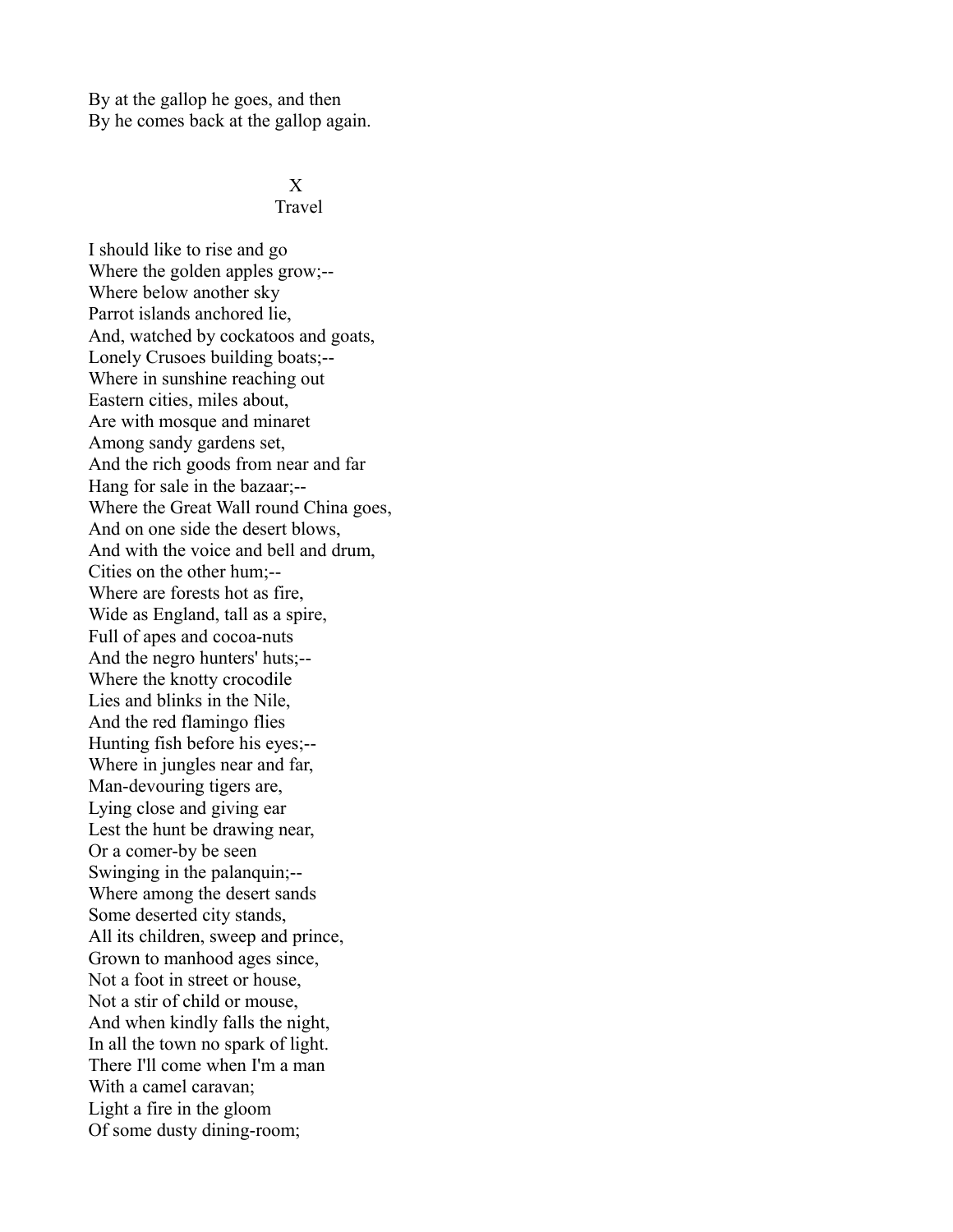See the pictures on the walls, Heroes fights and festivals; And in a corner find the toys Of the old Egyptian boys.

#### XI Singing

Of speckled eggs the birdie sings And nests among the trees; The sailor sings of ropes and things In ships upon the seas.

The children sing in far Japan, The children sing in Spain; The organ with the organ man Is singing in the rain.

### XII

### Looking Forward

When I am grown to man's estate I shall be very proud and great, And tell the other girls and boys Not to meddle with my toys.

### XIII

### A Good Play

We built a ship upon the stairs All made of the back-bedroom chairs, And filled it full of soft pillows To go a-sailing on the billows.

We took a saw and several nails, And water in the nursery pails; And Tom said, "Let us also take An apple and a slice of cake;"-- Which was enough for Tom and me To go a-sailing on, till tea.

We sailed along for days and days, And had the very best of plays; But Tom fell out and hurt his knee, So there was no one left but me.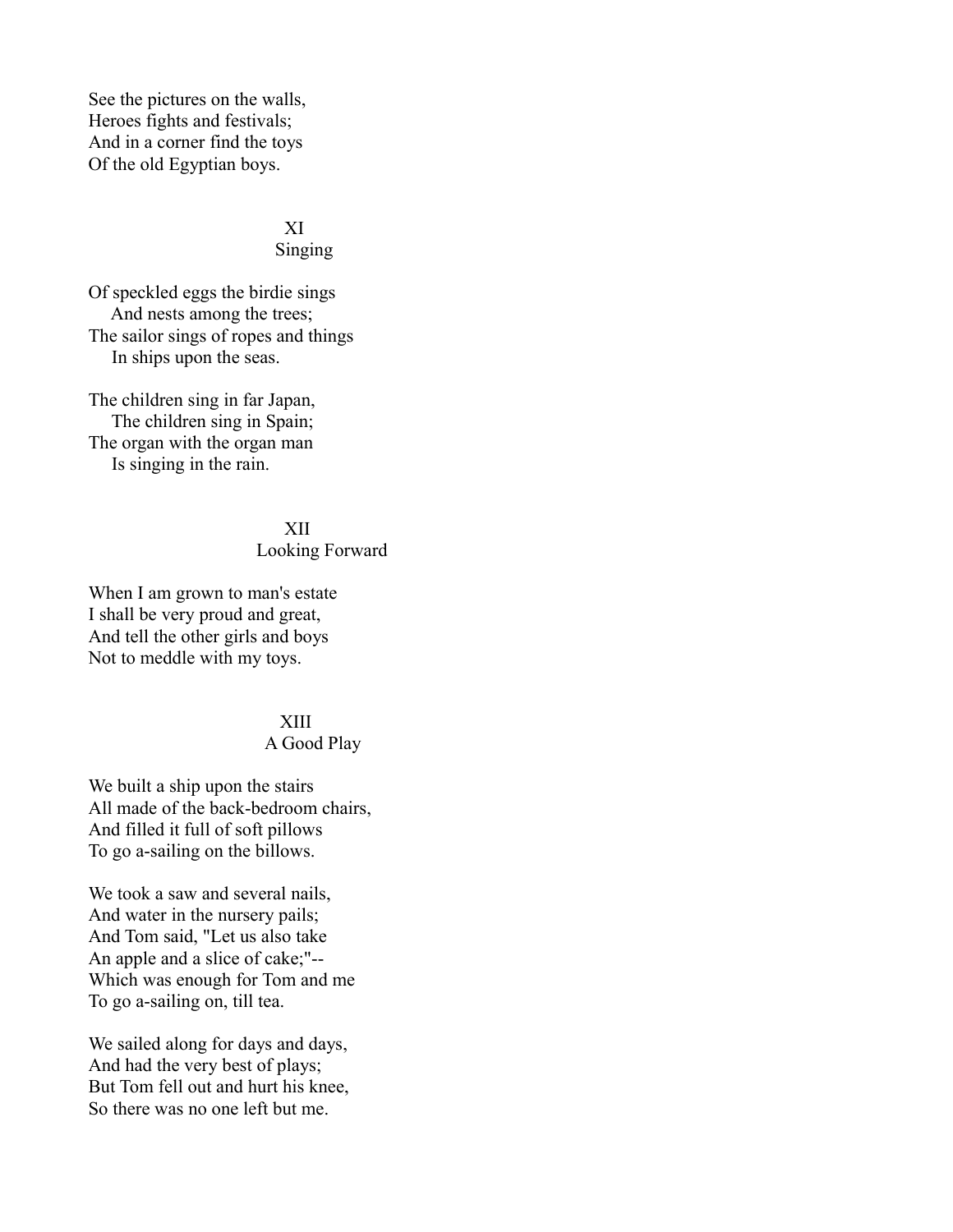### XIV Where Go the Boats?

Dark brown is the river, Golden is the sand. It flows along for ever, With trees on either hand.

Green leaves a-floating, Castles of the foam, Boats of mine a-boating-- Where will all come home?

On goes the river And out past the mill, Away down the valley, Away down the hill.

Away down the river, A hundred miles or more, Other little children Shall bring my boats ashore.

### XV Auntie's Skirts

Whenever Auntie moves around, Her dresses make a curious sound, They trail behind her up the floor, And trundle after through the door.

### XVI The Land of Counterpane

When I was sick and lay a-bed, I had two pillows at my head, And all my toys beside me lay, To keep me happy all the day.

And sometimes for an hour or so I watched my leaden soldiers go, With different uniforms and drills, Among the bed-clothes, through the hills;

And sometimes sent my ships in fleets All up and down among the sheets; Or brought my trees and houses out,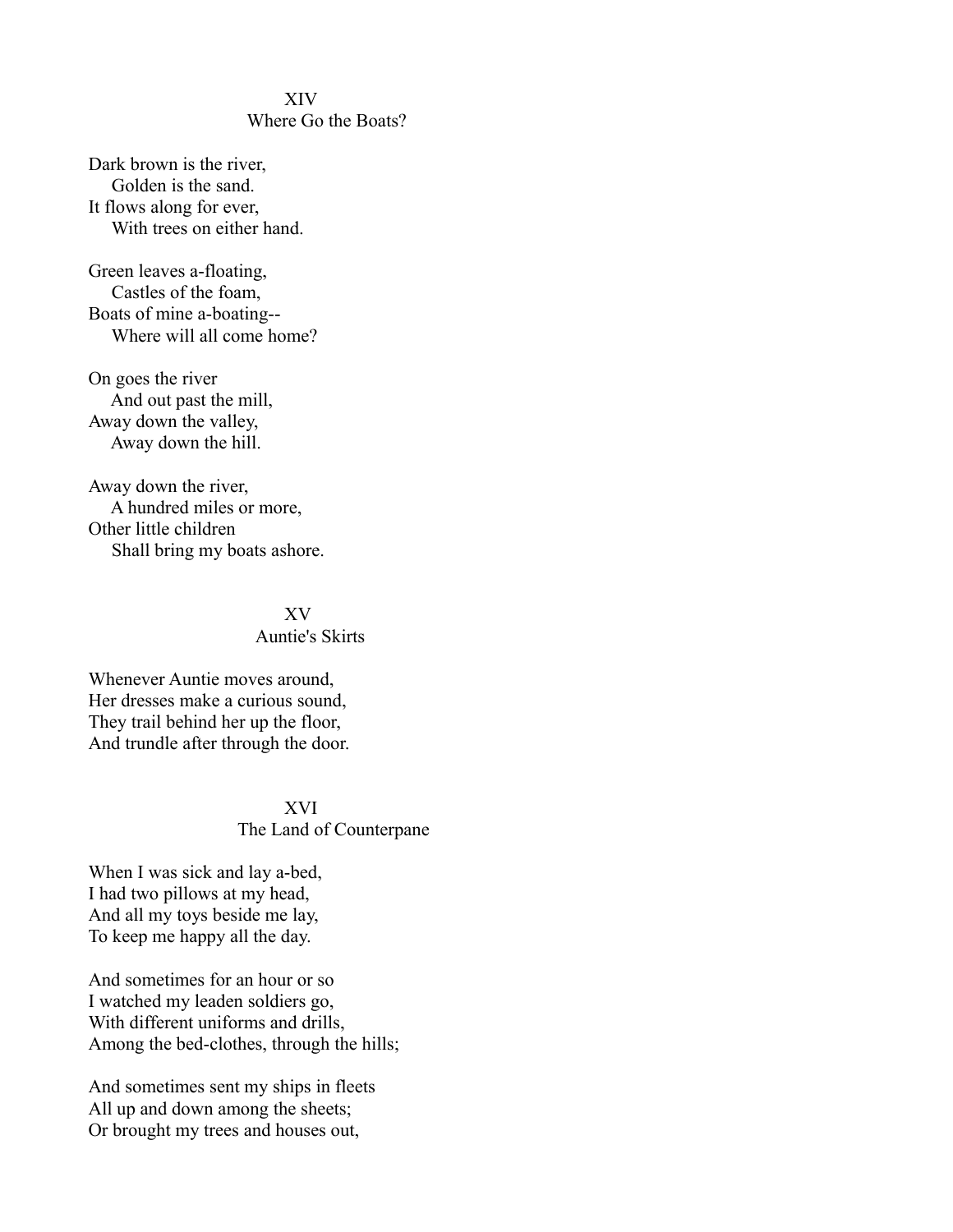And planted cities all about.

I was the giant great and still That sits upon the pillow-hill, And sees before him, dale and plain, The pleasant land of counterpane.

#### XVII

#### The Land of Nod

From breakfast on through all the day At home among my friends I stay, But every night I go abroad Afar into the land of Nod.

All by myself I have to go, With none to tell me what to do-- All alone beside the streams And up the mountain-sides of dreams.

The strangest things are these for me, Both things to eat and things to see, And many frightening sights abroad Till morning in the land of Nod.

Try as I like to find the way, I never can get back by day, Nor can remember plain and clear The curious music that I hear.

#### XVIII

#### My Shadow

I have a little shadow that goes in and out with me, And what can be the use of him is more than I can see. He is very, very like me from the heels up to the head; And I see him jump before me, when I jump into my bed.

The funniest thing about him is the way he likes to grow-- Not at all like proper children, which is always very slow; For he sometimes shoots up taller like an india-rubber ball, And he sometimes goes so little that there's none of him at all.

He hasn't got a notion of how children ought to play, And can only make a fool of me in every sort of way. He stays so close behind me, he's a coward you can see; I'd think shame to stick to nursie as that shadow sticks to me!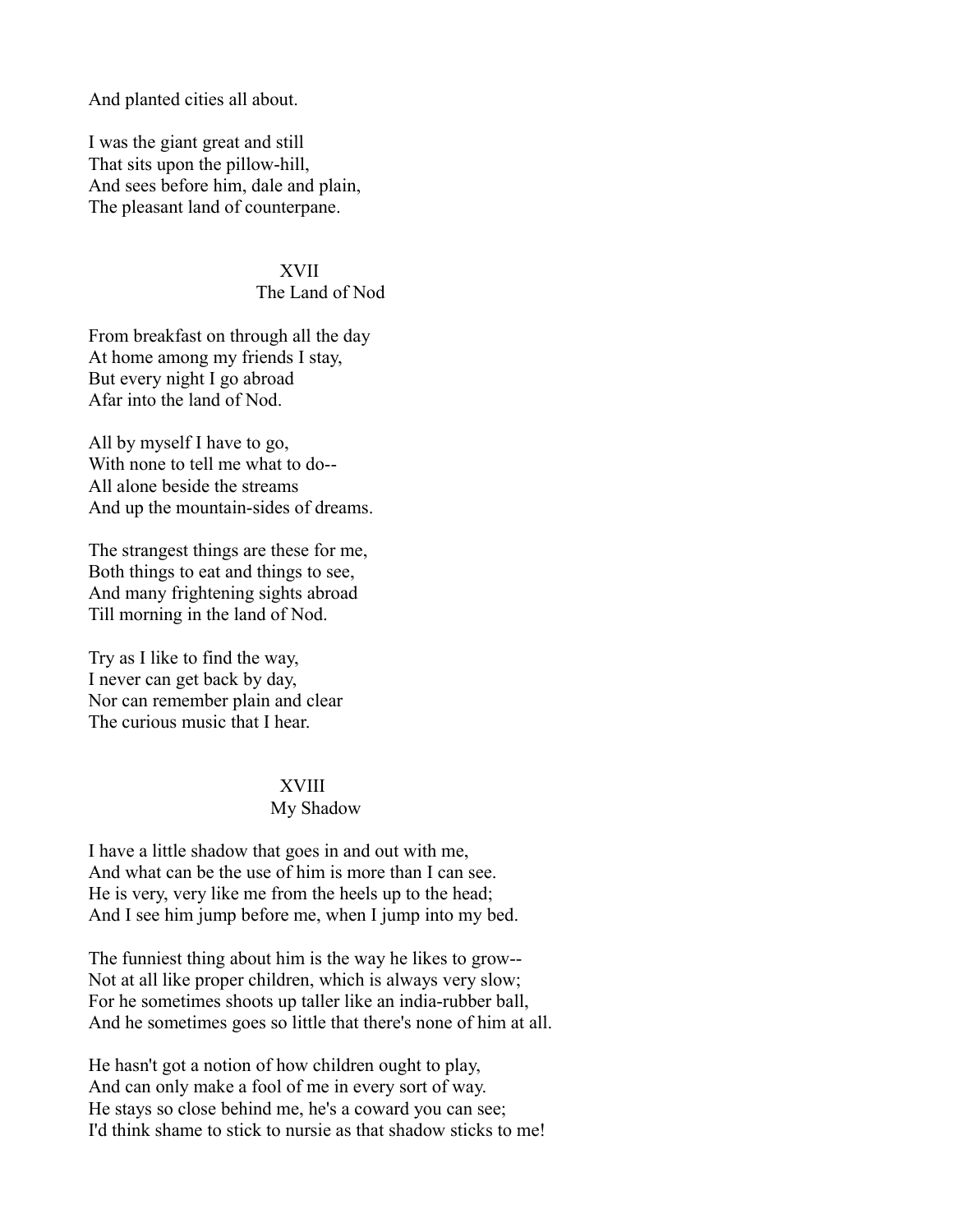One morning, very early, before the sun was up, I rose and found the shining dew on every buttercup; But my lazy little shadow, like an arrant sleepy-head, Had stayed at home behind me and was fast asleep in bed.

# XIX

#### System

Every night my prayers I say, And get my dinner every day; And every day that I've been good, I get an orange after food.

The child that is not clean and neat, With lots of toys and things to eat, He is a naughty child, I'm sure-- Or else his dear papa is poor.

### XX A Good Boy

I woke before the morning, I was happy all the day, I never said an ugly word, but smiled and stuck to play.

And now at last the sun is going down behind the wood, And I am very happy, for I know that I've been good.

My bed is waiting cool and fresh, with linen smooth and fair, And I must be off to sleepsin-by, and not forget my prayer.

I know that, till to-morrow I shall see the sun arise, No ugly dream shall fright my mind, no ugly sight my eyes.

But slumber hold me tightly till I waken in the dawn, And hear the thrushes singing in the lilacs round the lawn.

### XXI Escape at Bedtime

The lights from the parlour and kitchen shone out Through the blinds and the windows and bars; And high overhead and all moving about, There were thousands of millions of stars. There ne'er were such thousands of leaves on a tree, Nor of people in church or the Park,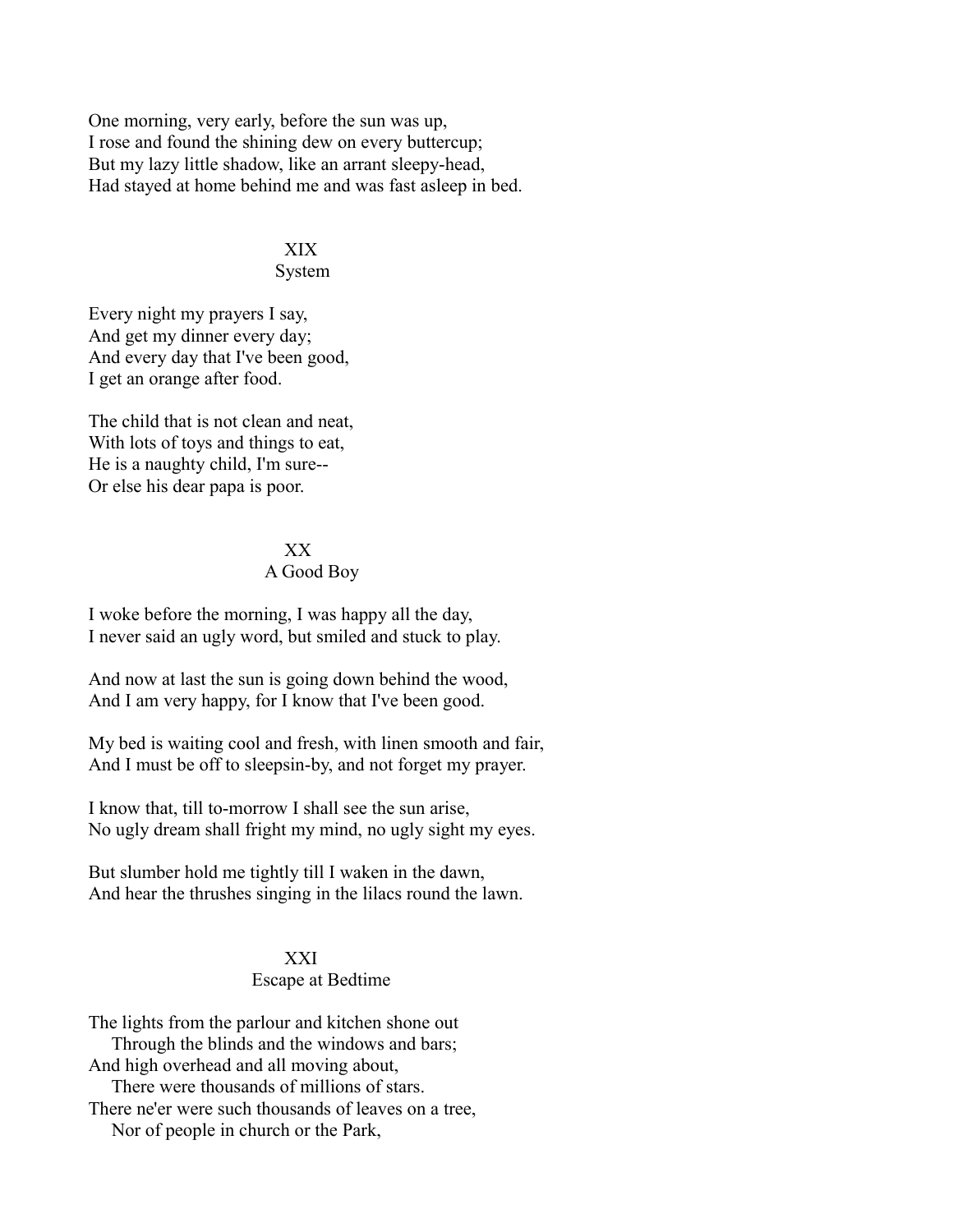As the crowds of the stars that looked down upon me, And that glittered and winked in the dark.

The Dog, and the Plough, and the Hunter, and all, And the star of the sailor, and Mars, These shown in the sky, and the pail by the wall Would be half full of water and stars. They saw me at last, and they chased me with cries, And they soon had me packed into bed; But the glory kept shining and bright in my eyes,

And the stars going round in my head.

### XXII

#### Marching Song

Bring the comb and play upon it! Marching, here we come! Willie cocks his highland bonnet, Johnnie beats the drum.

Mary Jane commands the party, Peter leads the rear; Feet in time, alert and hearty, Each a Grenadier!

All in the most martial manner Marching double-quick; While the napkin, like a banner, Waves upon the stick!

Here's enough of fame and pillage, Great commander Jane! Now that we've been round the village, Let's go home again.

### XXIII

# The Cow

The friendly cow all red and white, I love with all my heart: She gives me cream with all her might, To eat with apple-tart.

She wanders lowing here and there, And yet she cannot stray, All in the pleasant open air, The pleasant light of day;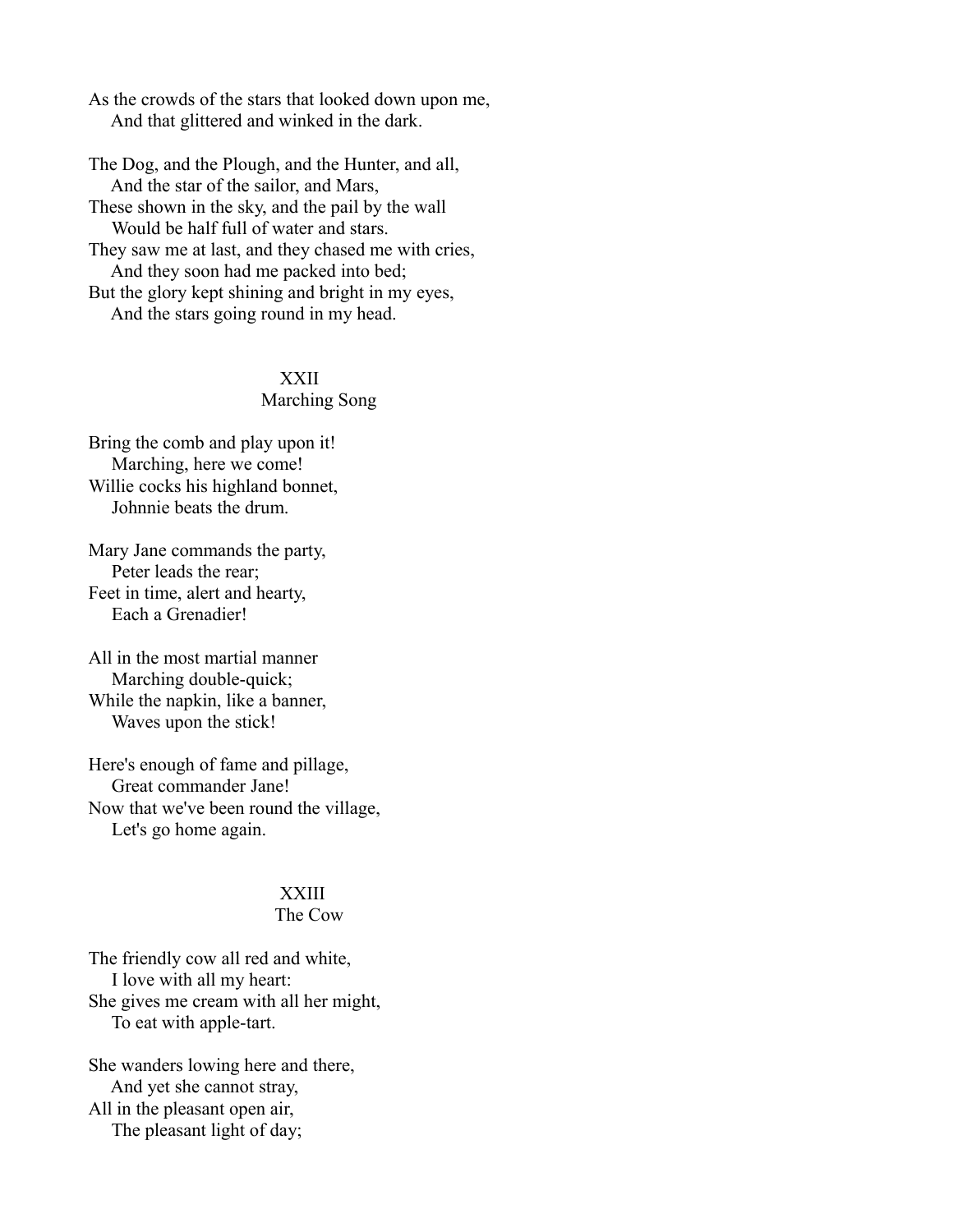And blown by all the winds that pass And wet with all the showers, She walks among the meadow grass And eats the meadow flowers.

#### XXIV

#### Happy Thought

The world is so full of a number of things, I'm sure we should all be as happy as kings.

# XXV

### The Wind

I saw you toss the kites on high And blow the birds about the sky; And all around I heard you pass, Like ladies' skirts across the grass-- O wind, a-blowing all day long, O wind, that sings so loud a song!

I saw the different things you did, But always you yourself you hid. I felt you push, I heard you call, I could not see yourself at all--

 O wind, a-blowing all day long, O wind, that sings so loud a song!

O you that are so strong and cold, O blower, are you young or old? Are you a beast of field and tree, Or just a stronger child than me? O wind, a-blowing all day long, O wind, that sings so loud a song!

### XXVI

### Keepsake Mill

Over the borders, a sin without pardon, Breaking the branches and crawling below, Out through the breach in the wall of the garden, Down by the banks of the river we go.

Here is a mill with the humming of thunder, Here is the weir with the wonder of foam,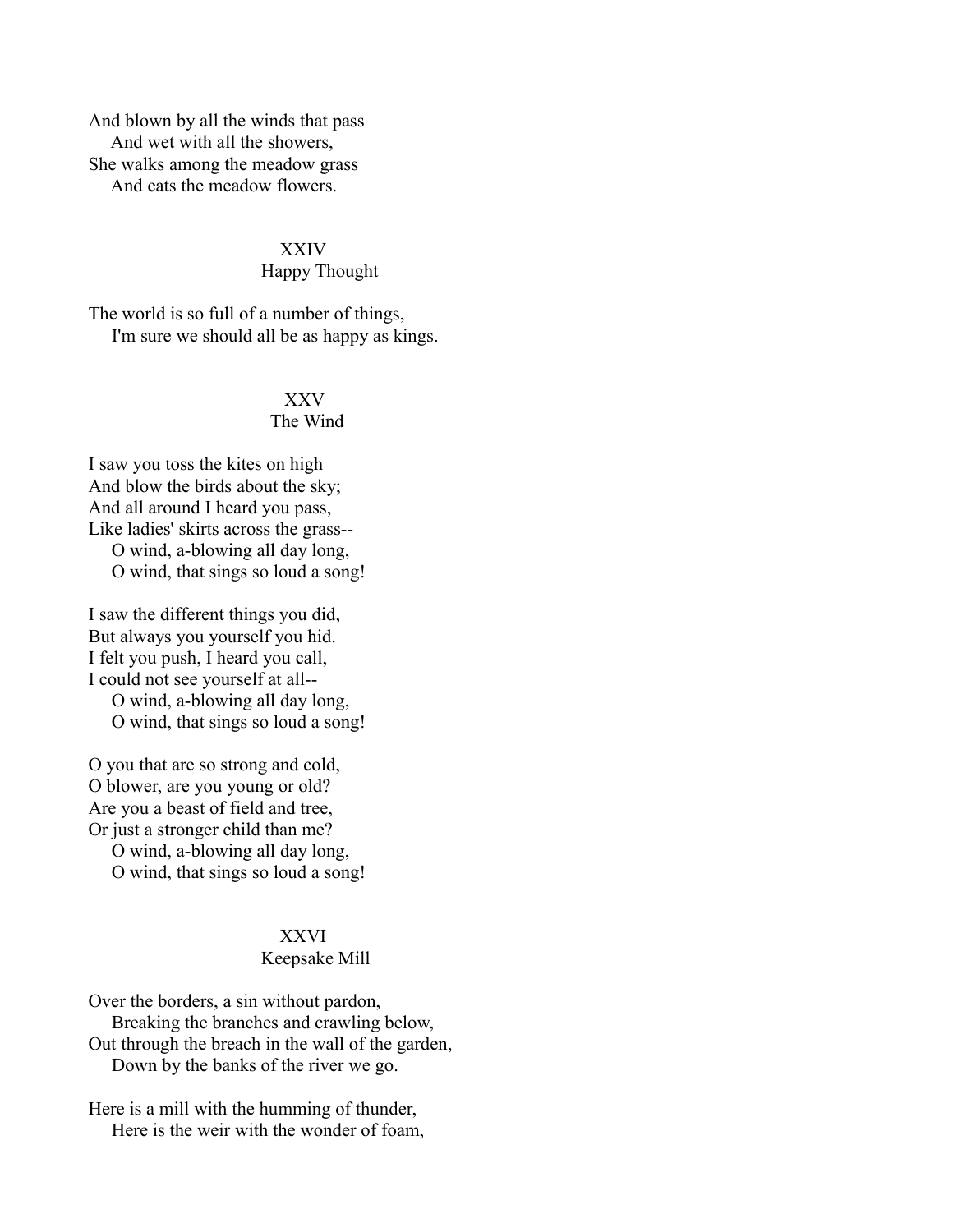Here is the sluice with the race running under-- Marvellous places, though handy to home!

Sounds of the village grow stiller and stiller, Stiller the note of the birds on the hill; Dusty and dim are the eyes of the miller, Deaf are his ears with the moil of the mill.

Years may go by, and the wheel in the river Wheel as it wheels for us, children, to-day, Wheel and keep roaring and foaming for ever Long after all of the boys are away.

Home for the Indies and home from the ocean, Heroes and soldiers we all will come home; Still we shall find the old mill wheel in motion, Turning and churning that river to foam.

You with the bean that I gave when we quarrelled, I with your marble of Saturday last, Honoured and old and all gaily apparelled, Here we shall meet and remember the past.

### XXVII Good and Bad Children

Children, you are very little, And your bones are very brittle; If you would grow great and stately, You must try to walk sedately.

You must still be bright and quiet, And content with simple diet; And remain, through all bewild'ring, Innocent and honest children.

Happy hearts and happy faces, Happy play in grassy places-- That was how in ancient ages, Children grew to kings and sages.

But the unkind and the unruly, And the sort who eat unduly, They must never hope for glory-- Theirs is quite a different story!

Cruel children, crying babies, All grow up as geese and gabies,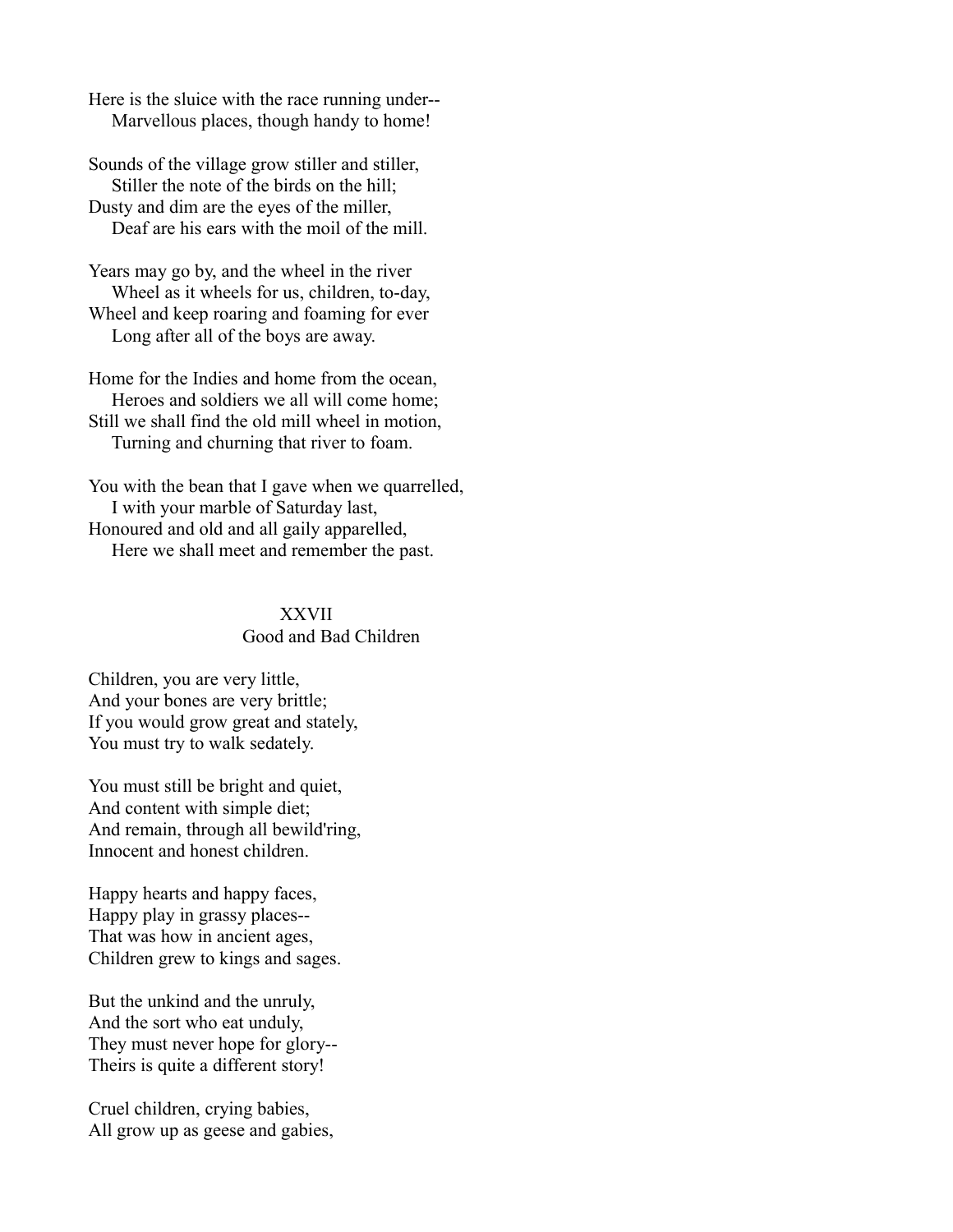Hated, as their age increases, By their nephews and their nieces.

# XXVIII

### Foreign Children

Little Indian, Sioux, or Crow, Little frosty Eskimo, Little Turk or Japanee, Oh! don't you wish that you were me?

You have seen the scarlet trees And the lions over seas; You have eaten ostrich eggs, And turned the turtle off their legs.

Such a life is very fine, But it's not so nice as mine: You must often as you trod, Have wearied NOT to be abroad.

You have curious things to eat, I am fed on proper meat; You must dwell upon the foam, But I am safe and live at home. Little Indian, Sioux or Crow, Little frosty Eskimo, Little Turk or Japanee, Oh! don't you wish that you were me?

#### XXIX

### The Sun Travels

The sun is not a-bed, when I At night upon my pillow lie; Still round the earth his way he takes, And morning after morning makes.

While here at home, in shining day, We round the sunny garden play, Each little Indian sleepy-head Is being kissed and put to bed.

And when at eve I rise form tea, Day dawns beyond the Atlantic Sea; And all the children in the west Are getting up and being dressed.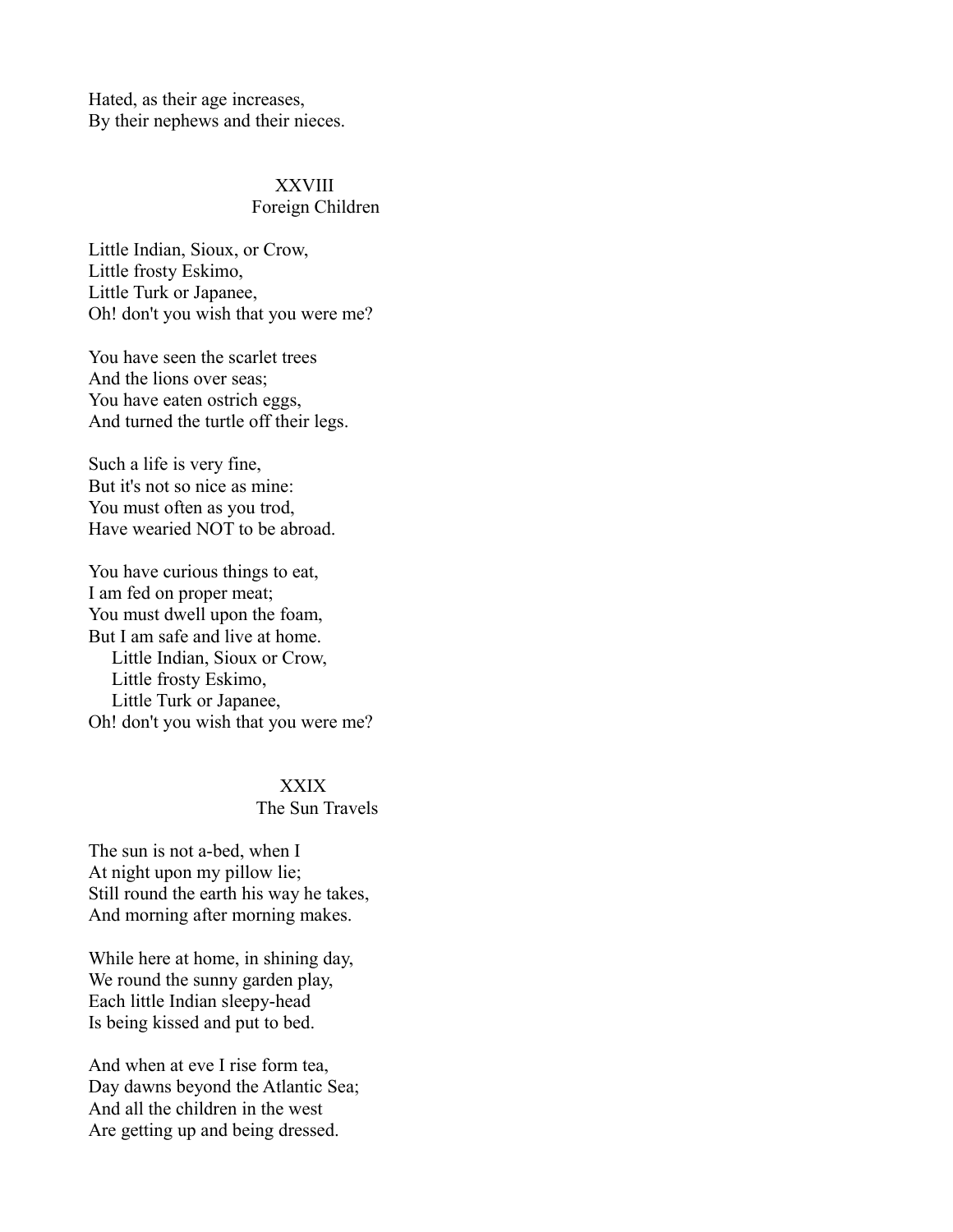#### XXX

#### The Lamplighter

My tea is nearly ready and the sun has left the sky. It's time to take the window to see Leerie going by; For every night at teatime and before you take your seat, With lantern and with ladder he comes posting up the street.

Now Tom would be a driver and Maria go to sea, And my papa's a banker and as rich as he can be; But I, when I am stronger and can choose what I'm to do, O Leerie, I'll go round at night and light the lamps with you!

For we are very lucky, with a lamp before the door, And Leerie stops to light it as he lights so many more; And oh! before you hurry by with ladder and with light; O Leerie, see a little child and nod to him to-night!

### XXXI

#### My Bed is a Boat

My bed is like a little boat; Nurse helps me in when I embark; She girds me in my sailor's coat And starts me in the dark.

At night I go on board and say Good-night to all my friends on shore; I shut my eyes and sail away And see and hear no more.

And sometimes things to bed I take, As prudent sailors have to do; Perhaps a slice of wedding-cake, Perhaps a toy or two.

All night across the dark we steer; But when the day returns at last, Safe in my room beside the pier, I find my vessel fast.

#### XXXII

 The Moon The moon has a face like the clock in the hall; She shines on thieves on the garden wall,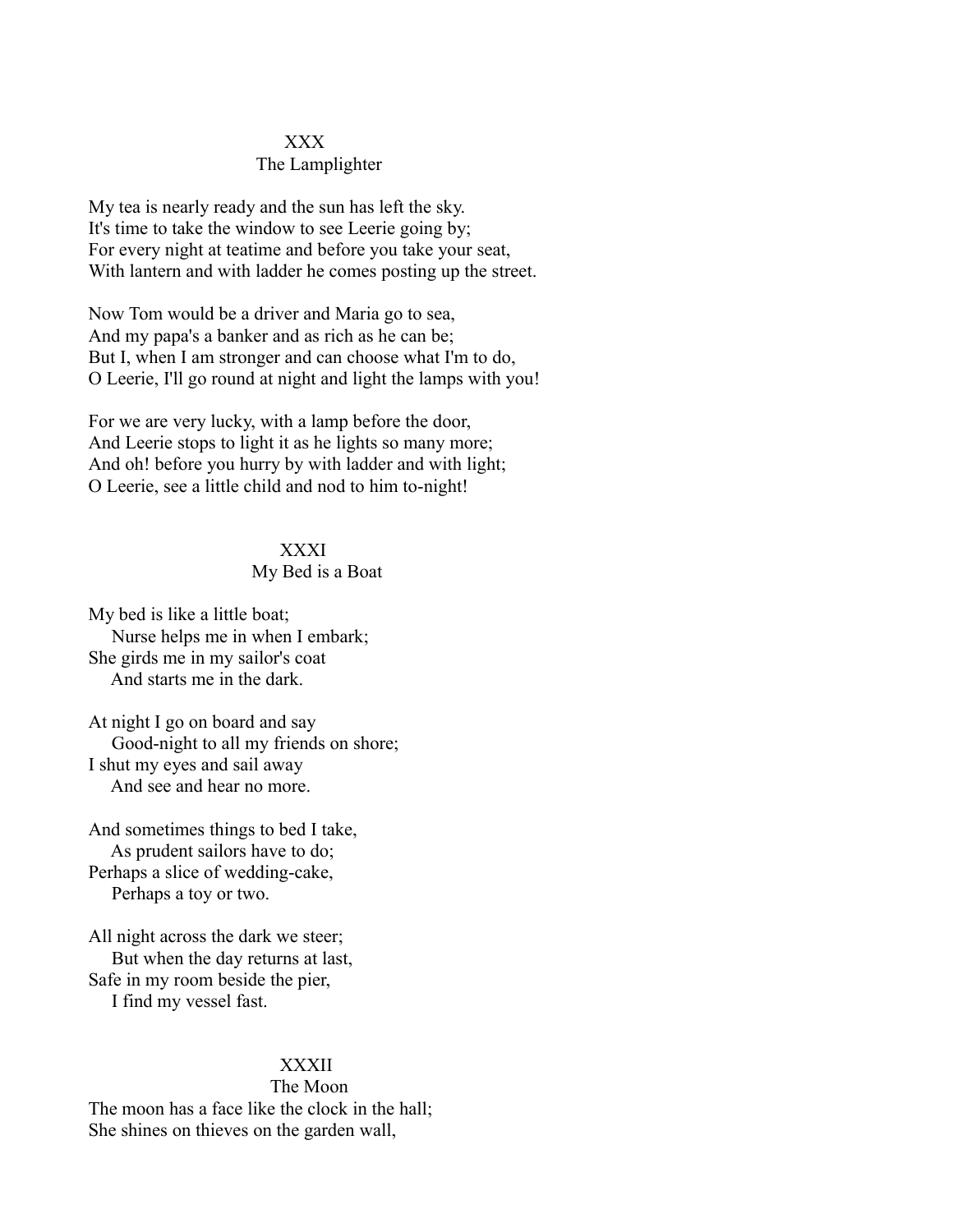On streets and fields and harbour quays, And birdies asleep in the forks of the trees.

The squalling cat and the squeaking mouse, The howling dog by the door of the house, The bat that lies in bed at noon, All love to be out by the light of the moon.

But all of the things that belong to the day Cuddle to sleep to be out of her way; And flowers and children close their eyes Till up in the morning the sun shall arise.

### XXXIII

### The Swing

How do you like to go up in a swing, Up in the air so blue? Oh, I do think it the pleasantest thing Ever a child can do!

Up in the air and over the wall, Till I can see so wide, River and trees and cattle and all Over the countryside--

Till I look down on the garden green, Down on the roof so brown-- Up in the air I go flying again, Up in the air and down!

### XXXIV

### Time to Rise

A birdie with a yellow bill Hopped upon my window sill, Cocked his shining eye and said: "Ain't you 'shamed, you sleepy-head!"

### XXXV

Looking-glass River

Smooth it glides upon its travel, Here a wimple, there a gleam-- O the clean gravel! O the smooth stream!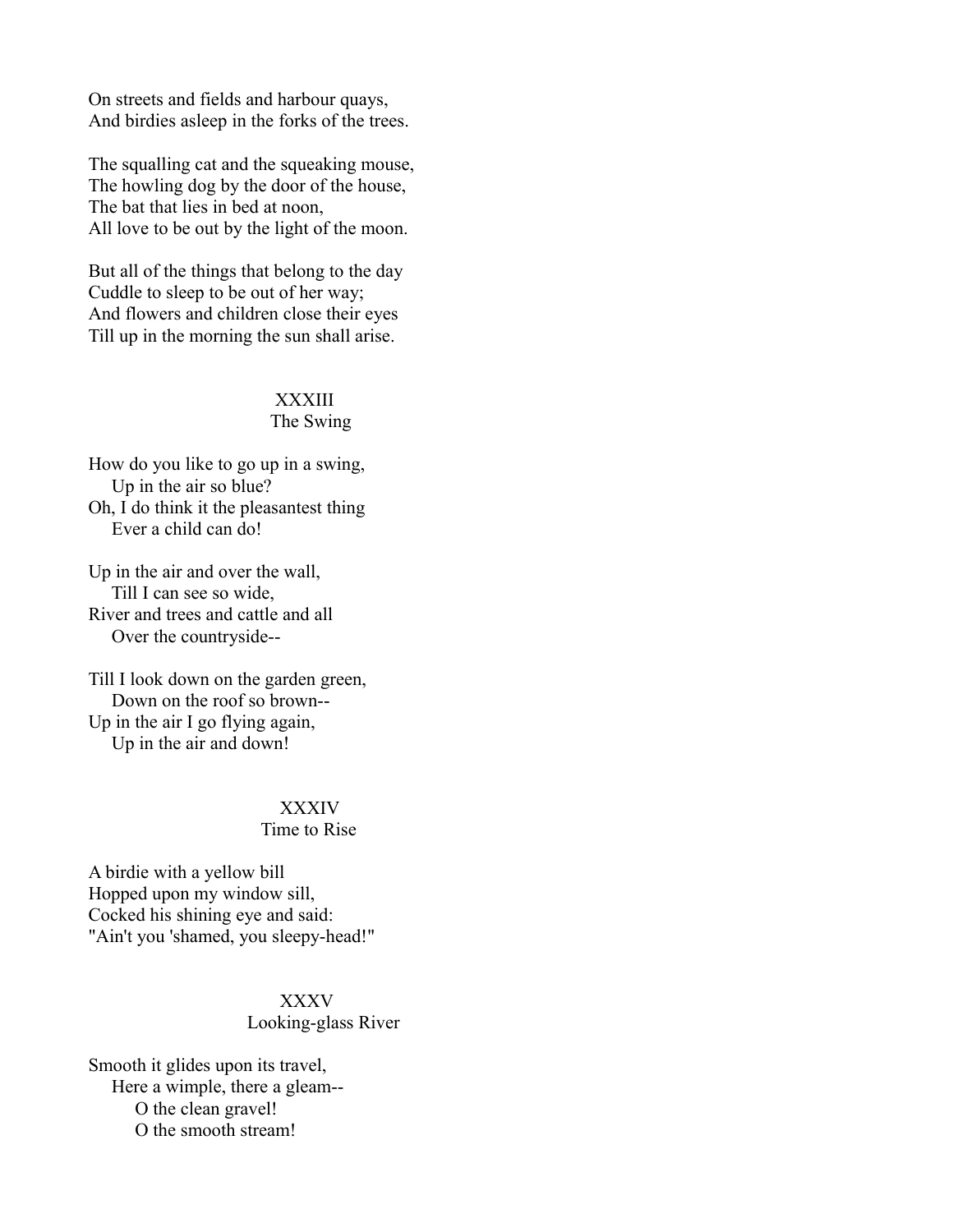Sailing blossoms, silver fishes, Pave pools as clear as air-- How a child wishes To live down there!

We can see our colored faces Floating on the shaken pool Down in cool places, Dim and very cool;

Till a wind or water wrinkle, Dipping marten, plumping trout, Spreads in a twinkle And blots all out.

See the rings pursue each other; All below grows black as night, Just as if mother Had blown out the light!

Patience, children, just a minute-- See the spreading circles die; The stream and all in it Will clear by-and-by.

#### XXXVI

#### Fairy Bread

Come up here, O dusty feet! Here is fairy bread to eat. Here in my retiring room, Children, you may dine On the golden smell of broom And the shade of pine; And when you have eaten well, Fairy stories hear and tell.

# XXXVII

### From a Railway Carriage

Faster than fairies, faster than witches, Bridges and houses, hedges and ditches; And charging along like troops in a battle All through the meadows the horses and cattle: All of the sights of the hill and the plain Fly as thick as driving rain;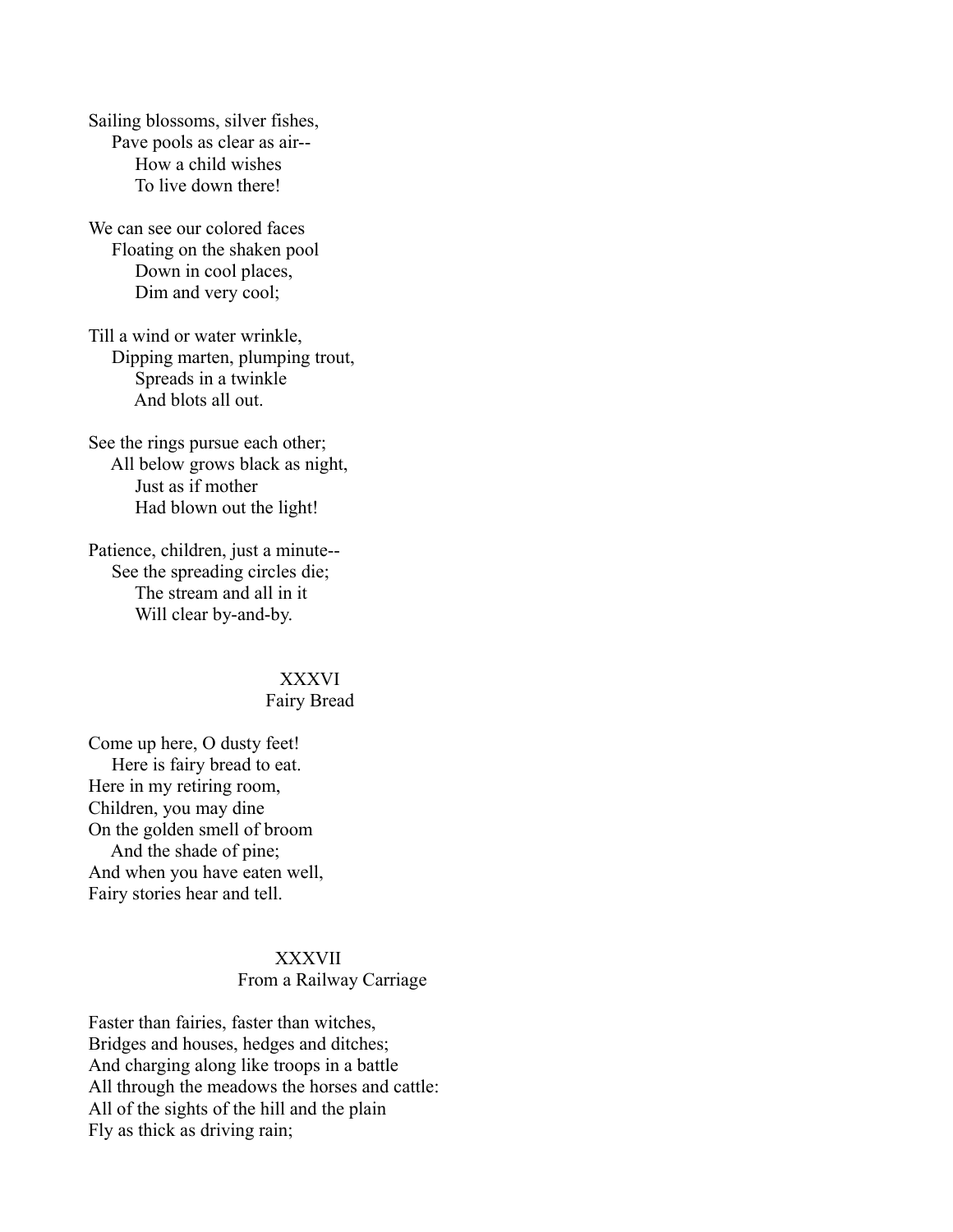And ever again, in the wink of an eye, Painted stations whistle by. Here is a child who clambers and scrambles, All by himself and gathering brambles; Here is a tramp who stands and gazes; And here is the green for stringing the daisies! Here is a cart runaway in the road Lumping along with man and load; And here is a mill, and there is a river: Each a glimpse and gone forever!

# XXXVIII

#### Winter-time

Late lies the wintry sun a-bed, A frosty, fiery sleepy-head; Blinks but an hour or two; and then, A blood-red orange, sets again.

Before the stars have left the skies, At morning in the dark I rise; And shivering in my nakedness, By the cold candle, bathe and dress.

Close by the jolly fire I sit To warm my frozen bones a bit; Or with a reindeer-sled, explore The colder countries round the door.

When to go out, my nurse doth wrap Me in my comforter and cap; The cold wind burns my face, and blows Its frosty pepper up my nose.

Black are my steps on silver sod; Thick blows my frosty breath abroad; And tree and house, and hill and lake, Are frosted like a wedding cake.

# XXXIX

### The Hayloft

Through all the pleasant meadow-side The grass grew shoulder-high, Till the shining scythes went far and wide And cut it down to dry.

Those green and sweetly smelling crops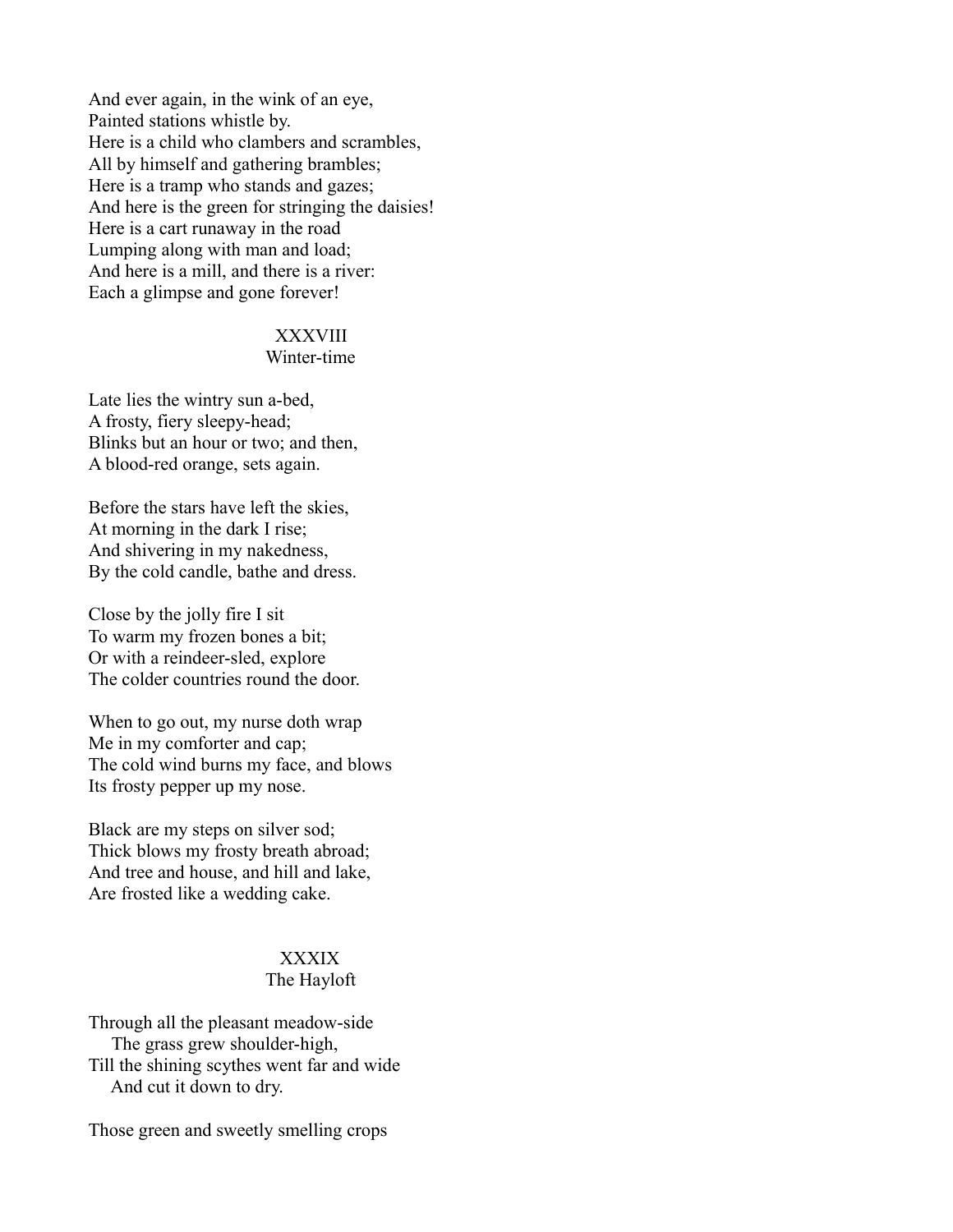They led the waggons home; And they piled them here in mountain tops For mountaineers to roam.

Here is Mount Clear, Mount Rusty-Nail, Mount Eagle and Mount High;-- The mice that in these mountains dwell, No happier are than I!

Oh, what a joy to clamber there, Oh, what a place for play, With the sweet, the dim, the dusty air, The happy hills of hay!

#### XL

 Farewell to the Farm The coach is at the door at last; The eager children, mounting fast And kissing hands, in chorus sing: Good-bye, good-bye, to everything!

To house and garden, field and lawn, The meadow-gates we swang upon, To pump and stable, tree and swing, Good-bye, good-bye, to everything!

And fare you well for evermore, O ladder at the hayloft door, O hayloft where the cobwebs cling, Good-bye, good-bye, to everything!

Crack goes the whip, and off we go; The trees and houses smaller grow; Last, round the woody turn we sing: Good-bye, good-bye, to everything!

#### XLI North-west Passage

#### 1. Good-night

Then the bright lamp is carried in, The sunless hours again begin; O'er all without, in field and lane, The haunted night returns again.

Now we behold the embers flee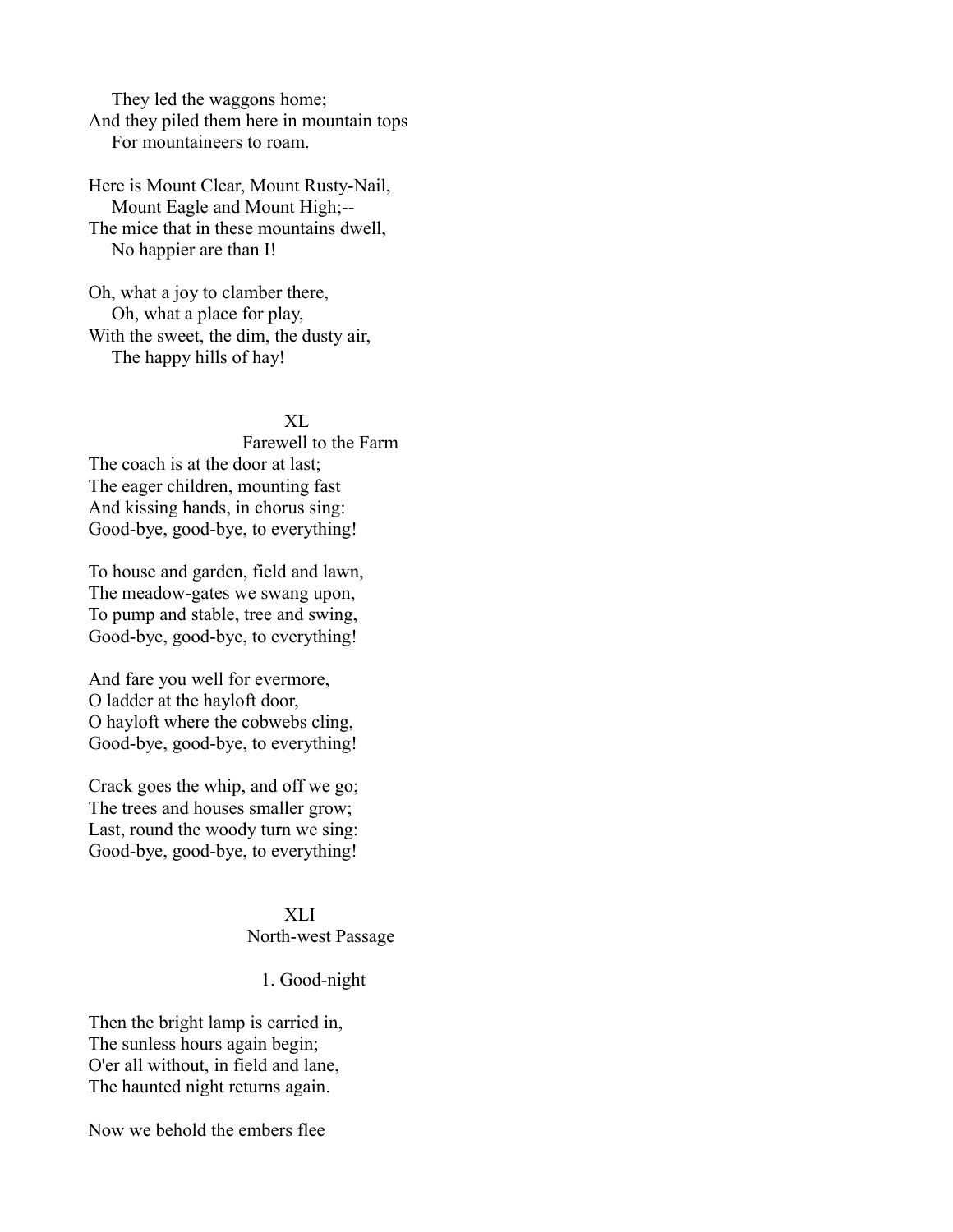About the firelit hearth; and see Our faces painted as we pass, Like pictures, on the window glass.

Must we to bed indeed? Well then, Let us arise and go like men, And face with an undaunted tread The long black passage up to bed.

Farewell, O brother, sister, sire! O pleasant party round the fire! The songs you sing, the tales you tell, Till far to-morrow, fare you well!

2. Shadow March

All around the house is the jet-black night; It stares through the window-pane; It crawls in the corners, hiding from the light, And it moves with the moving flame.

Now my little heart goes a beating like a drum, With the breath of the Bogies in my hair; And all around the candle and the crooked shadows come, And go marching along up the stair.

The shadow of the balusters, the shadow of the lamp, The shadow of the child that goes to bed-- All the wicked shadows coming tramp, tramp, tramp, With the black night overhead.

### 3. In Port

Last, to the chamber where I lie My fearful footsteps patter nigh, And come out from the cold and gloom Into my warm and cheerful room.

There, safe arrived, we turn about To keep the coming shadows out, And close the happy door at last On all the perils that we past.

Then, when mamma goes by to bed, She shall come in with tip-toe tread, And see me lying warm and fast And in the land of Nod at last.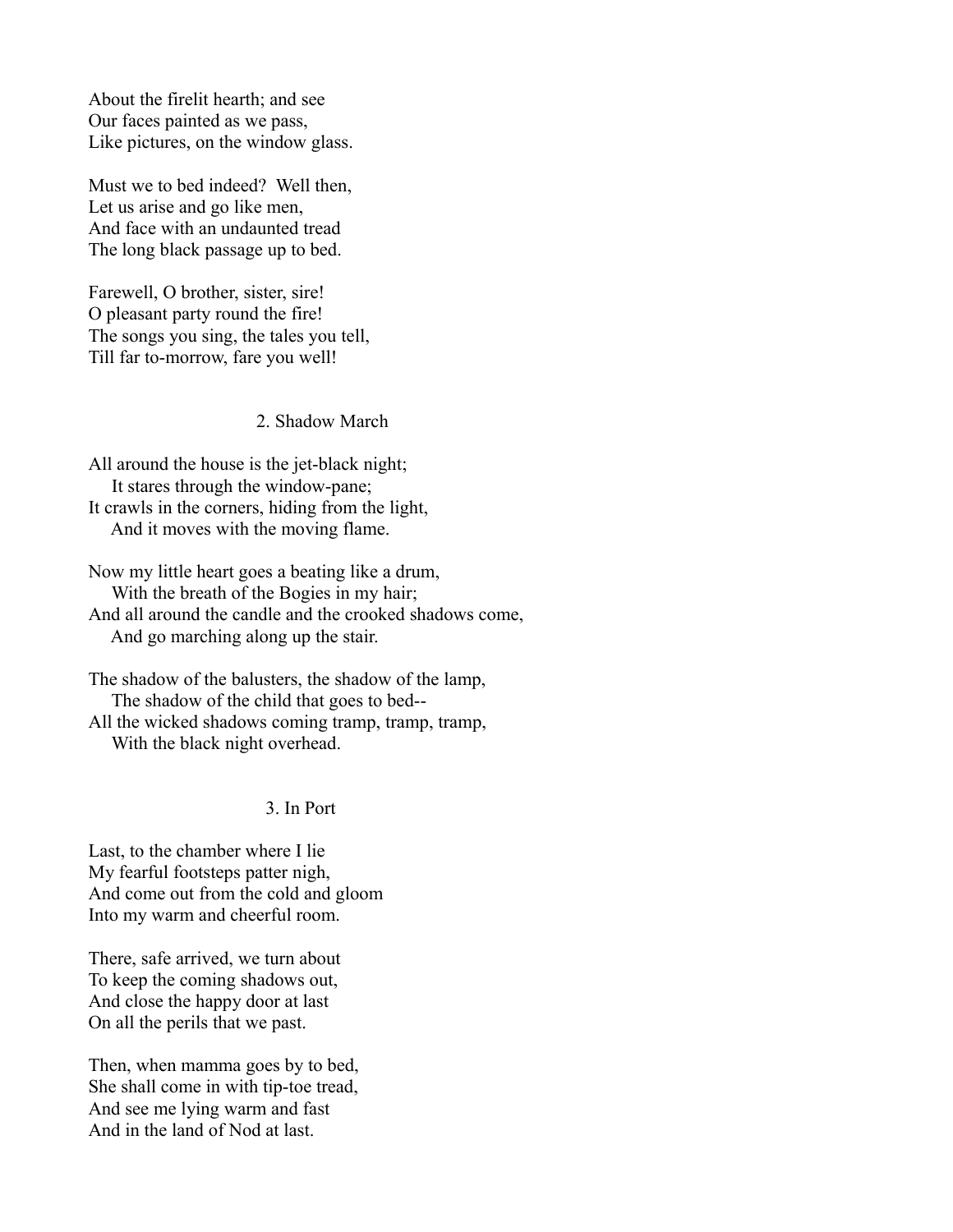### THE CHILD ALONE

 I The Unseen Playmate

When children are playing alone on the green, In comes the playmate that never was seen. When children are happy and lonely and good, The Friend of the Children comes out of the wood.

Nobody heard him, and nobody saw, His is a picture you never could draw, But he's sure to be present, abroad or at home, When children are happy and playing alone.

He lies in the laurels, he runs on the grass, He sings when you tinkle the musical glass; Whene'er you are happy and cannot tell why, The Friend of the Children is sure to be by!

He loves to be little, he hates to be big, 'T is he that inhabits the caves that you dig; 'T is he when you play with your soldiers of tin That sides with the Frenchmen and never can win.

'T is he, when at night you go off to your bed, Bids you go to sleep and not trouble your head; For wherever they're lying, in cupboard or shelf, 'T is he will take care of your playthings himself!

### <u>III am Bàrd ann an Dùbhlachd ann an Dùbhlachd ann an Dùbhlachd ann an Dùbhlachd ann an Dùbhlachd ann an Dùbhlachd ann an Dùbhlachd ann an Dùbhlachd ann an Dùbhlachd ann an Dùbhlachd ann an Dùbhlachd ann an Dùbhlachd ann a</u> My Ship and I

O it's I that am the captain of a tidy little ship, Of a ship that goes a sailing on the pond; And my ship it keeps a-turning all around and all about; But when I'm a little older, I shall find the secret out How to send my vessel sailing on beyond.

For I mean to grow a little as the dolly at the helm, And the dolly I intend to come alive; And with him beside to help me, it's a-sailing I shall go, It's a-sailing on the water, when the jolly breezes blow And the vessel goes a dive-dive-dive.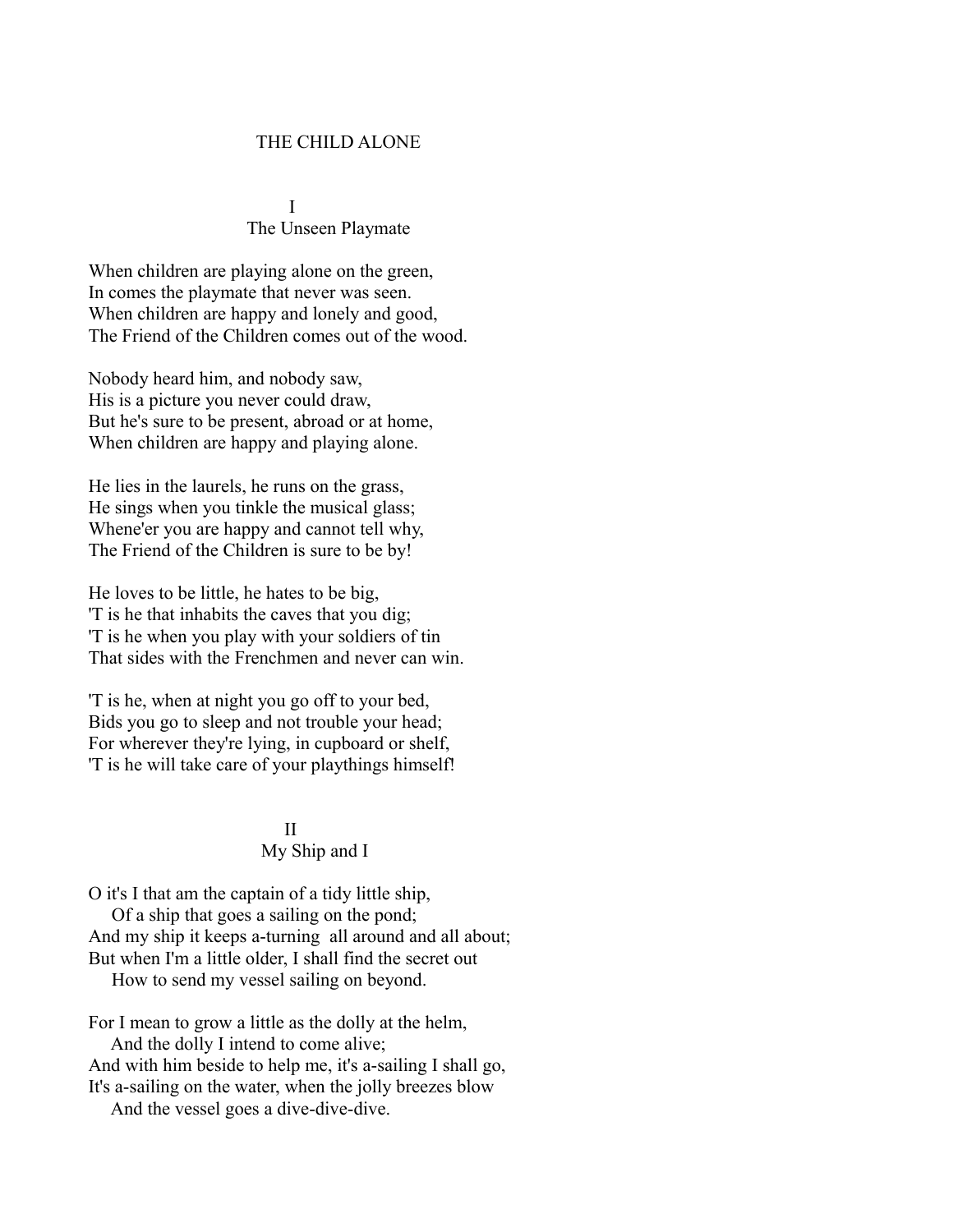O it's then you'll see me sailing through the rushes and the reeds, And you'll hear the water singing at the prow; For beside the dolly sailor, I'm to voyage and explore, To land upon the island where no dolly was before, And to fire the penny cannon in the bow.

**III** 

#### My Kingdom

Down by a shining water well I found a very little dell, No higher than my head. The heather and the gorse about In summer bloom were coming out, Some yellow and some red.

I called the little pool a sea; The little hills were big to me; For I am very small. I made a boat, I made a town, I searched the caverns up and down, And named them one and all.

And all about was mine, I said, The little sparrows overhead, The little minnows too. This was the world and I was king; For me the bees came by to sing, For me the swallows flew.

I played there were no deeper seas, Nor any wider plains than these, Nor other kings than me. At last I heard my mother call Out from the house at evenfall, To call me home to tea.

And I must rise and leave my dell, And leave my dimpled water well, And leave my heather blooms. Alas! and as my home I neared, How very big my nurse appeared. How great and cool the rooms!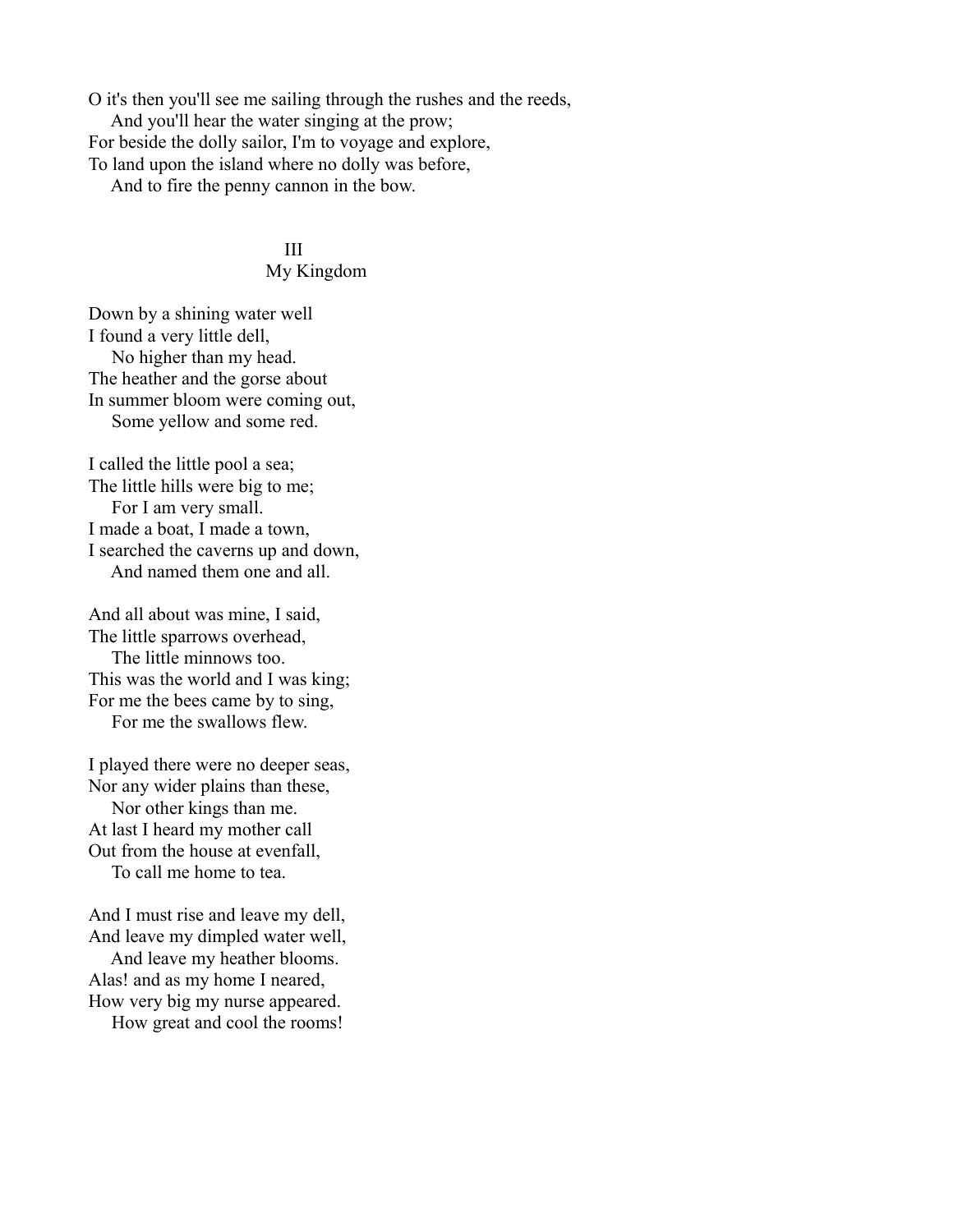#### IV

#### Picture-books in Winter

Summer fading, winter comes-- Frosty mornings, tingling thumbs, Window robins, winter rooks, And the picture story-books.

Water now is turned to stone Nurse and I can walk upon; Still we find the flowing brooks In the picture story-books.

All the pretty things put by, Wait upon the children's eye, Sheep and shepherds, trees and crooks, In the picture story-books.

We may see how all things are Seas and cities, near and far, And the flying fairies' looks, In the picture story-books.

How am I to sing your praise, Happy chimney-corner days, Sitting safe in nursery nooks, Reading picture story-books?

### V

#### My Treasures

These nuts, that I keep in the back of the nest, Where all my tin soldiers are lying at rest, Were gathered in Autumn by nursie and me In a wood with a well by the side of the sea.

This whistle we made (and how clearly it sounds!) By the side of a field at the end of the grounds. Of a branch of a plane, with a knife of my own, It was nursie who made it, and nursie alone!

The stone, with the white and the yellow and grey, We discovered I cannot tell HOW far away; And I carried it back although weary and cold, For though father denies it, I'm sure it is gold.

But of all my treasures the last is the king, For there's very few children possess such a thing;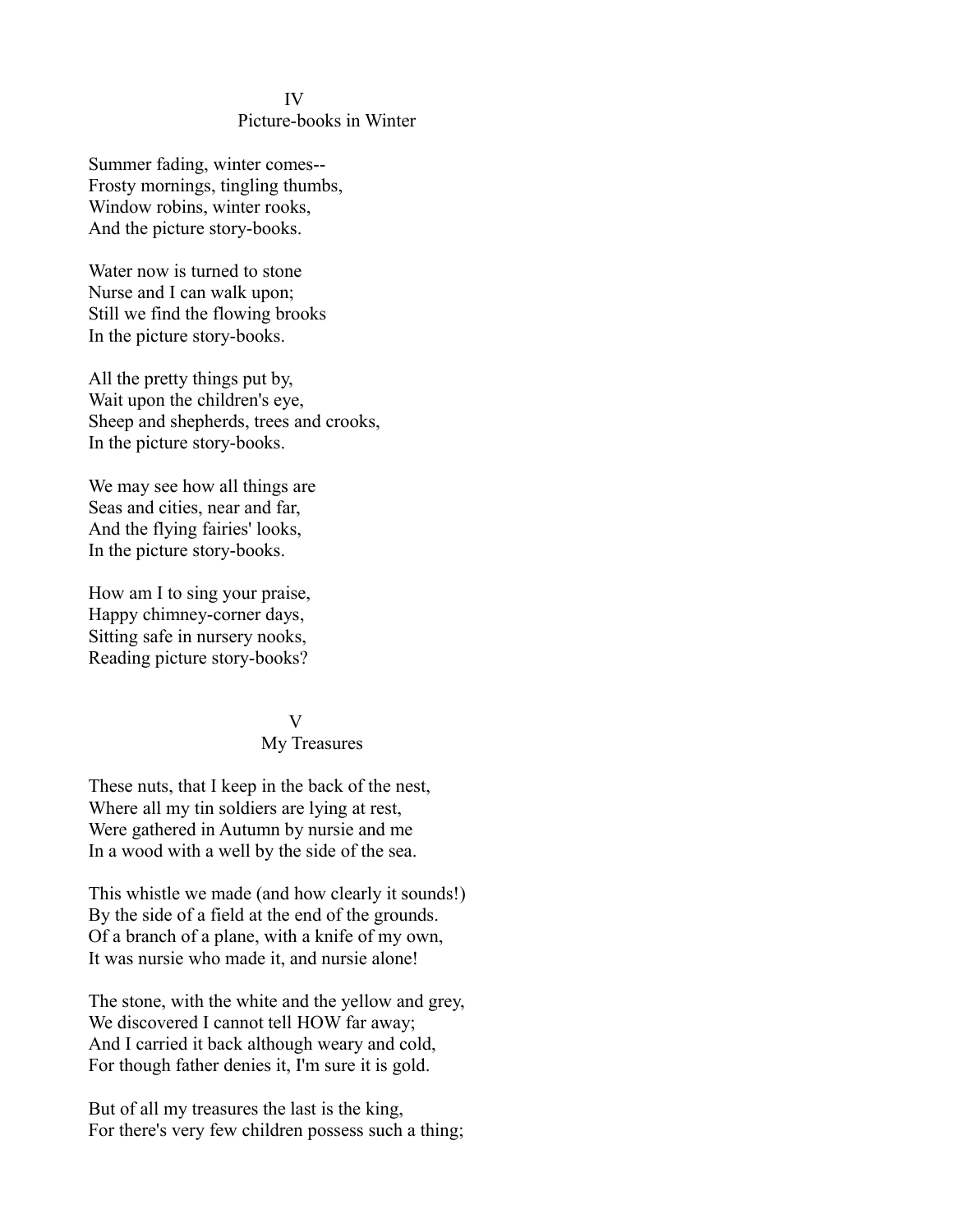And that is a chisel, both handle and blade, Which a man who was really a carpenter made.

### VI Block City

What are you able to build with your blocks? Castles and palaces, temples and docks. Rain may keep raining, and others go roam, But I can be happy and building at home.

Let the sofa be mountains, the carpet be sea, There I'll establish a city for me: A kirk and a mill and a palace beside, And a harbour as well where my vessels may ride.

Great is the palace with pillar and wall, A sort of a tower on the top of it all, And steps coming down in an orderly way To where my toy vessels lie safe in the bay.

This one is sailing and that one is moored: Hark to the song of the sailors aboard! And see, on the steps of my palace, the kings Coming and going with presents and things!

Yet as I saw it, I see it again, The kirk and the palace, the ships and the men, And as long as I live and where'er I may be, I'll always remember my town by the sea.

### VII The Land of Story-books

At evening when the lamp is lit, Around the fire my parents sit; They sit at home and talk and sing, And do not play at anything.

Now, with my little gun, I crawl All in the dark along the wall, And follow round the forest track Away behind the sofa back.

There, in the night, where none can spy, All in my hunter's camp I lie, And play at books that I have read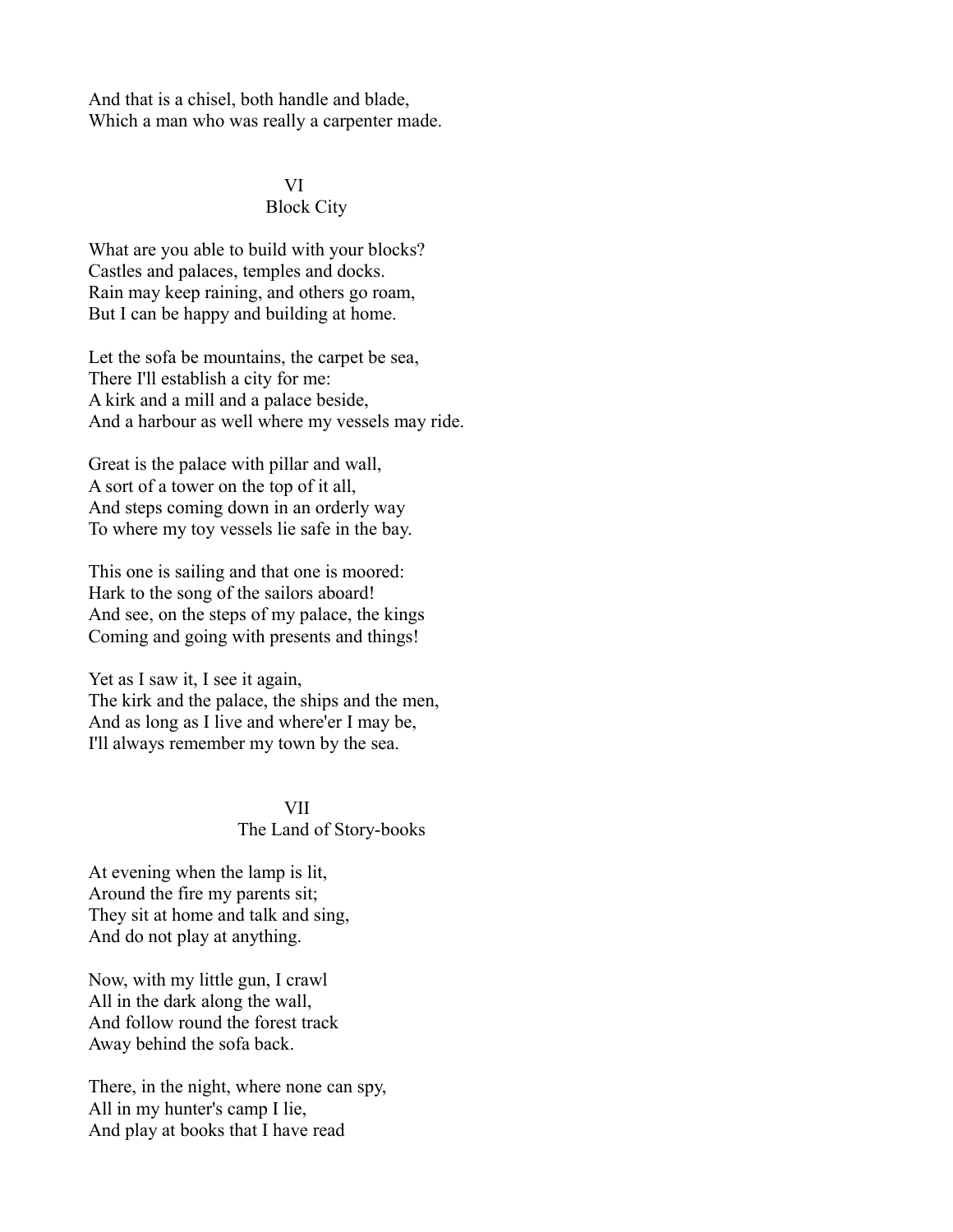Till it is time to go to bed.

These are the hills, these are the woods, These are my starry solitudes; And there the river by whose brink The roaring lions come to drink.

I see the others far away As if in firelit camp they lay, And I, like to an Indian scout, Around their party prowled about.

So when my nurse comes in for me, Home I return across the sea, And go to bed with backward looks At my dear land of Story-books.

### VIII

### Armies in the Fire

The lamps now glitter down the street; Faintly sound the falling feet; And the blue even slowly falls About the garden trees and walls.

Now in the falling of the gloom The red fire paints the empty room: And warmly on the roof it looks, And flickers on the back of books.

Armies march by tower and spire Of cities blazing, in the fire;-- Till as I gaze with staring eyes, The armies fall, the lustre dies.

Then once again the glow returns; Again the phantom city burns; And down the red-hot valley, lo! The phantom armies marching go!

Blinking embers, tell me true Where are those armies marching to, And what the burning city is That crumbles in your furnaces!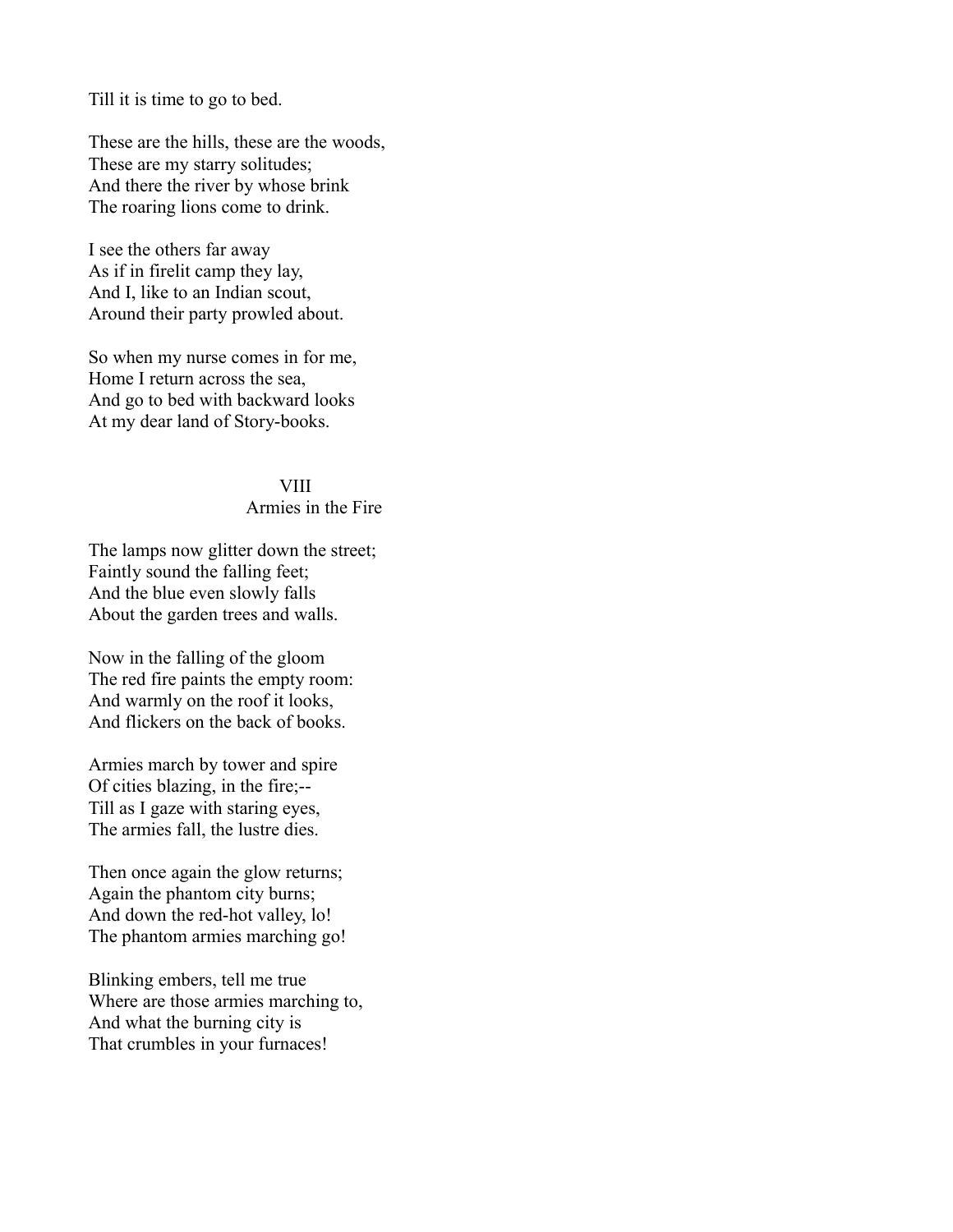#### IX The Little Land

When at home alone I sit And am very tired of it, I have just to shut my eyes To go sailing through the skies-- To go sailing far away To the pleasant Land of Play; To the fairy land afar Where the Little People are; Where the clover-tops are trees, And the rain-pools are the seas, And the leaves, like little ships, Sail about on tiny trips; And above the Daisy tree Through the grasses, High o'erhead the Bumble Bee Hums and passes.

In that forest to and fro I can wander, I can go; See the spider and the fly, And the ants go marching by, Carrying parcels with their feet Down the green and grassy street. I can in the sorrel sit Where the ladybird alit. I can climb the jointed grass And on high See the greater swallows pass In the sky, And the round sun rolling by Heeding no such things as I.

Through that forest I can pass Till, as in a looking-glass, Humming fly and daisy tree And my tiny self I see, Painted very clear and neat On the rain-pool at my feet. Should a leaflet come to land Drifting near to where I stand, Straight I'll board that tiny boat Round the rain-pool sea to float.

Little thoughtful creatures sit On the grassy coasts of it;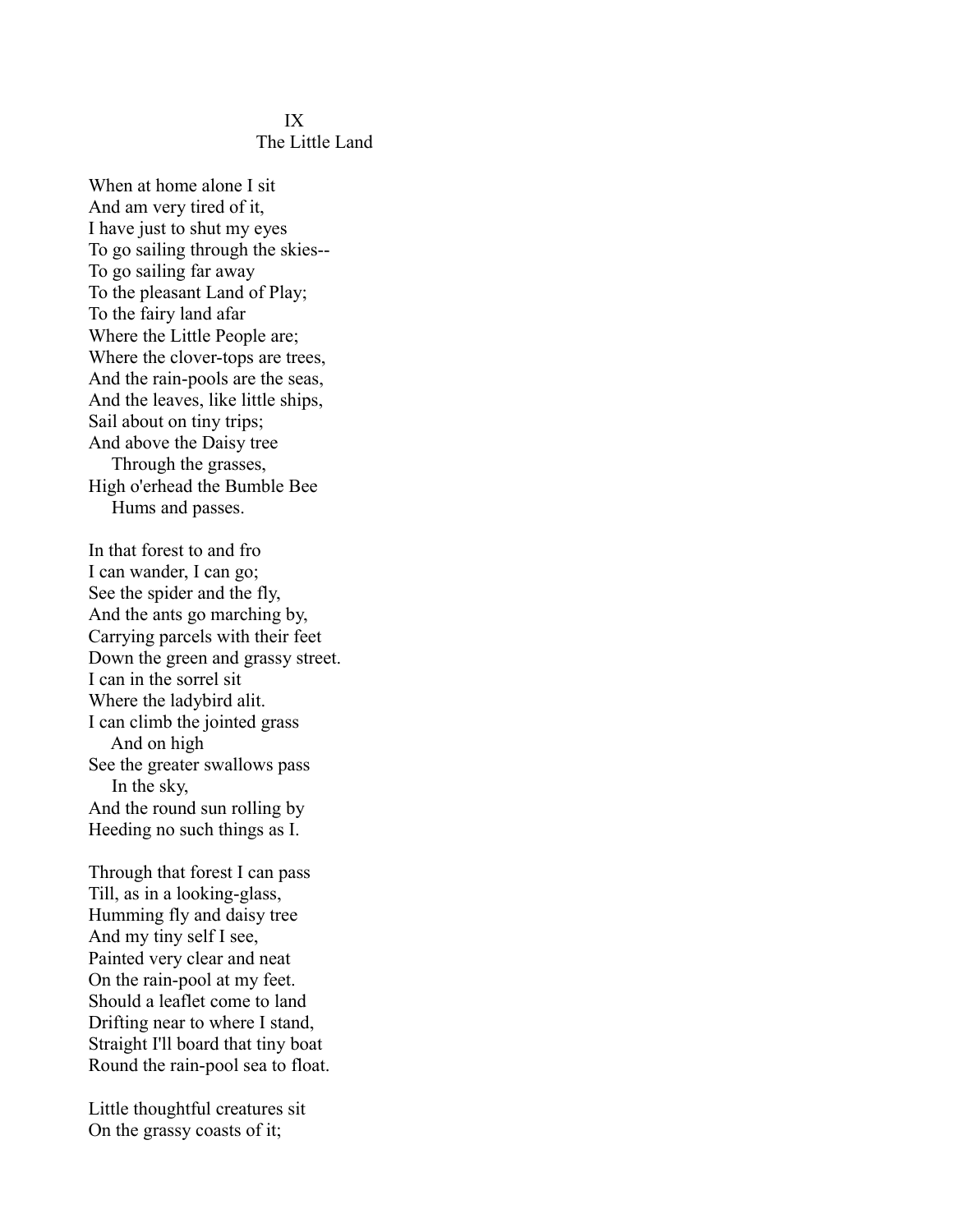Little things with lovely eyes See me sailing with surprise. Some are clad in armour green-- (These have sure to battle been!)-- Some are pied with ev'ry hue, Black and crimson, gold and blue; Some have wings and swift are gone;-- But they all look kindly on.

 When my eyes I once again Open, and see all things plain: High bare walls, great bare floor; Great big knobs on drawer and door; Great big people perched on chairs, Stitching tucks and mending tears, Each a hill that I could climb, And talking nonsense all the time-- O dear me, That I could be A sailor on a the rain-pool sea, A climber in the clover tree, And just come back a sleepy-head, Late at night to go to bed.

#### Garden Days

### I Night and Day

When the golden day is done, Through the closing portal, Child and garden, Flower and sun, Vanish all things mortal.

As the blinding shadows fall As the rays diminish, Under evening's cloak they all Roll away and vanish.

Garden darkened, daisy shut, Child in bed, they slumber-- Glow-worm in the hallway rut, Mice among the lumber.

In the darkness houses shine,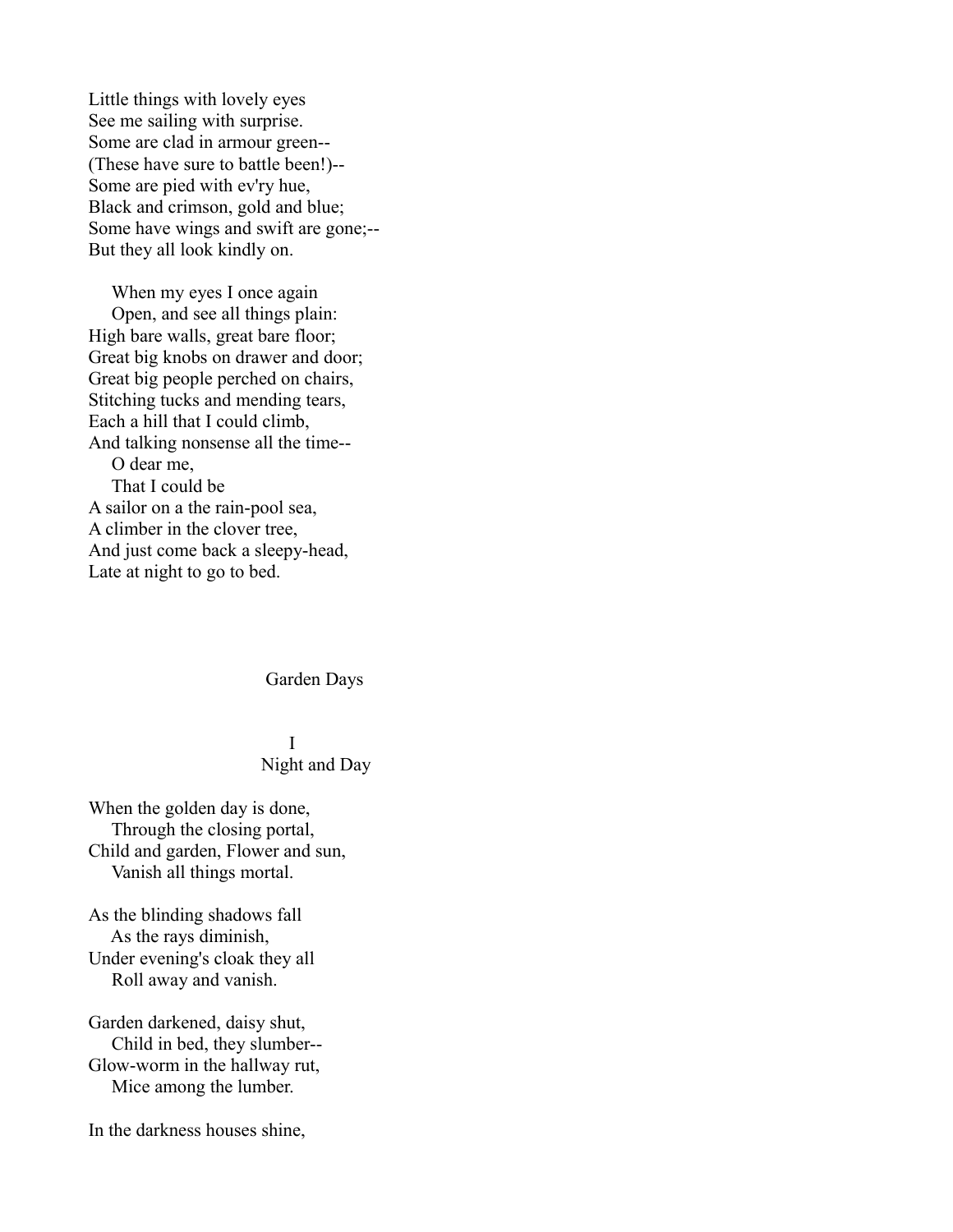Parents move the candles; Till on all the night divine Turns the bedroom handles.

Till at last the day begins In the east a-breaking, In the hedges and the whins Sleeping birds a-waking.

In the darkness shapes of things, Houses, trees and hedges, Clearer grow; and sparrow's wings Beat on window ledges.

These shall wake the yawning maid; She the door shall open-- Finding dew on garden glade And the morning broken.

There my garden grows again Green and rosy painted, As at eve behind the pane From my eyes it fainted.

Just as it was shut away, Toy-like, in the even, Here I see it glow with day Under glowing heaven.

Every path and every plot, Every blush of roses, Every blue forget-me-not Where the dew reposes,

"Up!" they cry, "the day is come On the smiling valleys: We have beat the morning drum; Playmate, join your allies!"

# <u>III am Bàrd ann an Dùbhlachd ann an Dùbhlachd ann an Dùbhlachd ann an Dùbhlachd ann an Dùbhlachd ann an Dùbhlachd ann an Dùbhlachd ann an Dùbhlachd ann an Dùbhlachd ann an Dùbhlachd ann an Dùbhlachd ann an Dùbhlachd ann a</u>

### Nest Eggs

Birds all the summer day Flutter and quarrel Here in the arbour-like Tent of the laurel.

Here in the fork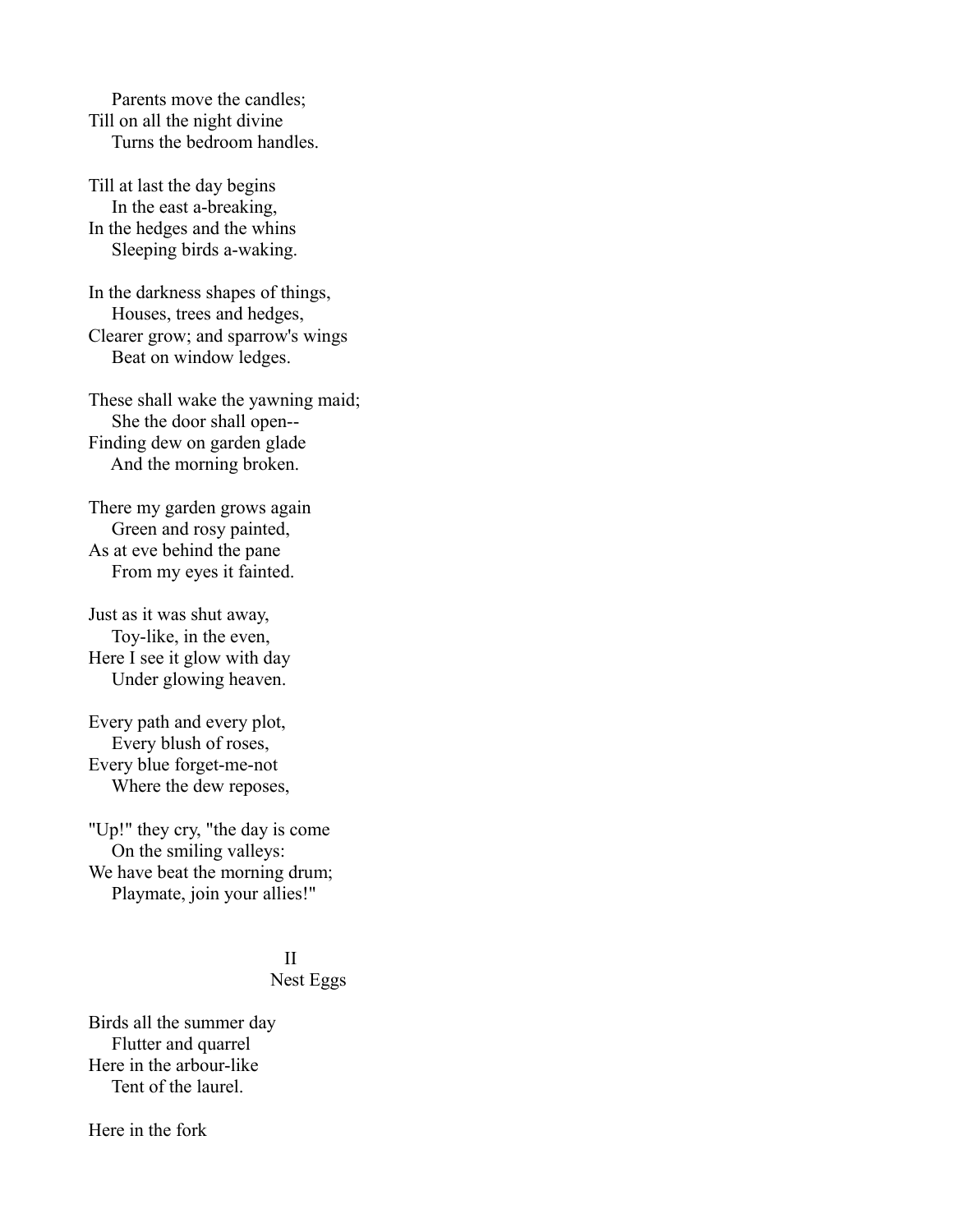The brown nest is seated; For little blue eggs The mother keeps heated.

While we stand watching her Staring like gabies, Safe in each egg are the Bird's little babies.

Soon the frail eggs they shall Chip, and upspringing Make all the April woods Merry with singing.

Younger than we are, O children, and frailer, Soon in the blue air they'll be, Singer and sailor.

We, so much older, Taller and stronger, We shall look down on the Birdies no longer.

They shall go flying With musical speeches High overhead in the Tops of the beeches.

In spite of our wisdom And sensible talking, We on our feet must go Plodding and walking.

# <u>III</u>

The Flowers

All the names I know from nurse: Gardener's garters, Shepherd's purse, Bachelor's buttons, Lady's smock, And the Lady Hollyhock.

Fairy places, fairy things, Fairy woods where the wild bee wings, Tiny trees for tiny dames-- These must all be fairy names!

Tiny woods below whose boughs Shady fairies weave a house;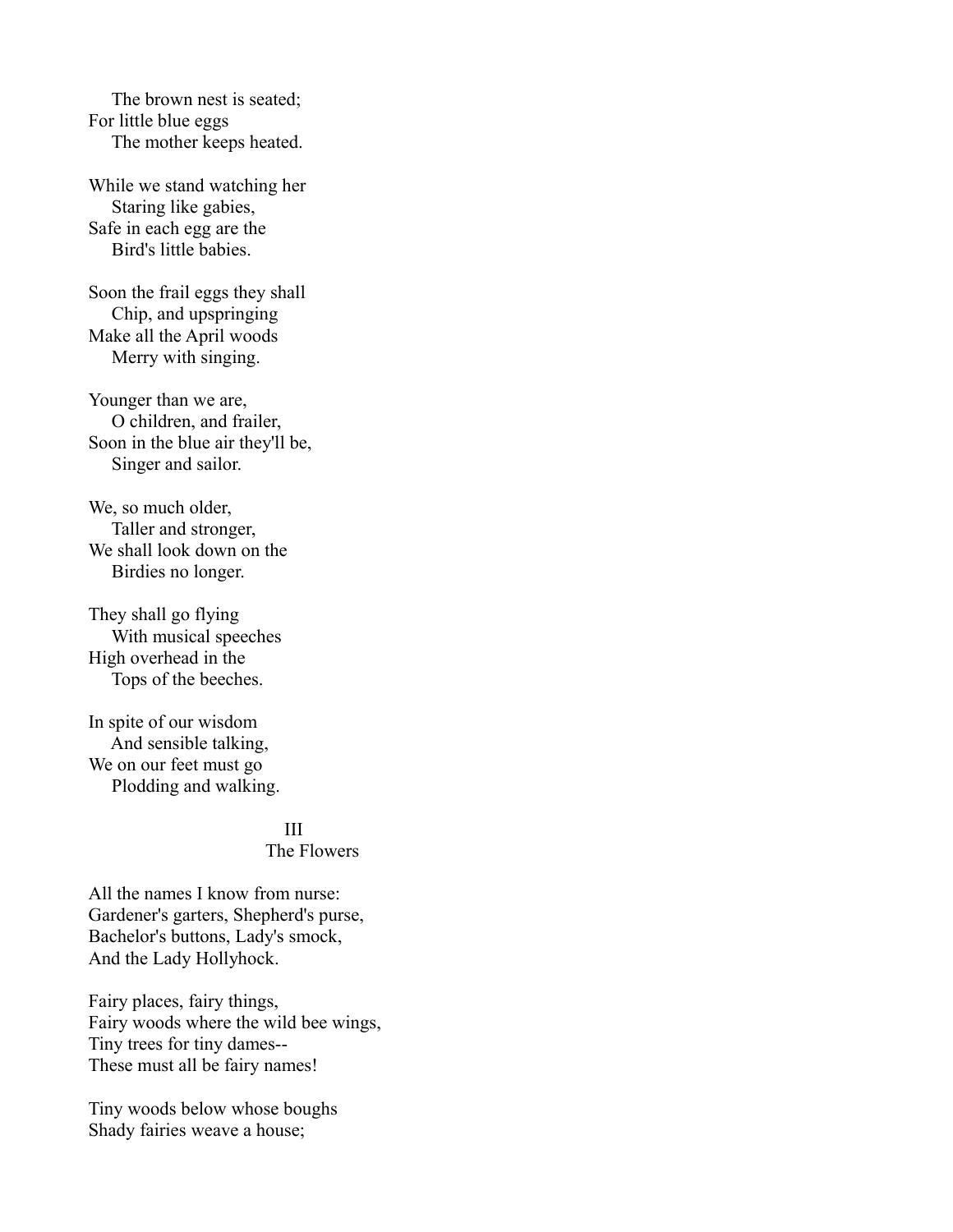Tiny tree-tops, rose or thyme, Where the braver fairies climb!

Fair are grown-up people's trees, But the fairest woods are these; Where, if I were not so tall, I should live for good and all.

#### IV

#### Summer Sun

Great is the sun, and wide he goes Through empty heaven with repose; And in the blue and glowing days More thick than rain he showers his rays.

Though closer still the blinds we pull To keep the shady parlour cool, Yet he will find a chink or two To slip his golden fingers through.

The dusty attic spider-clad He, through the keyhole, maketh glad; And through the broken edge of tiles Into the laddered hay-loft smiles.

Meantime his golden face around He bares to all the garden ground, And sheds a warm and glittering look Among the ivy's inmost nook.

Above the hills, along the blue, Round the bright air with footing true, To please the child, to paint the rose, The gardener of the World, he goes.

#### V

 The Dumb Soldier When the grass was closely mown, Walking on the lawn alone, In the turf a hole I found, And hid a soldier underground.

Spring and daisies came apace; Grasses hid my hiding place; Grasses run like a green sea O'er the lawn up to my knee.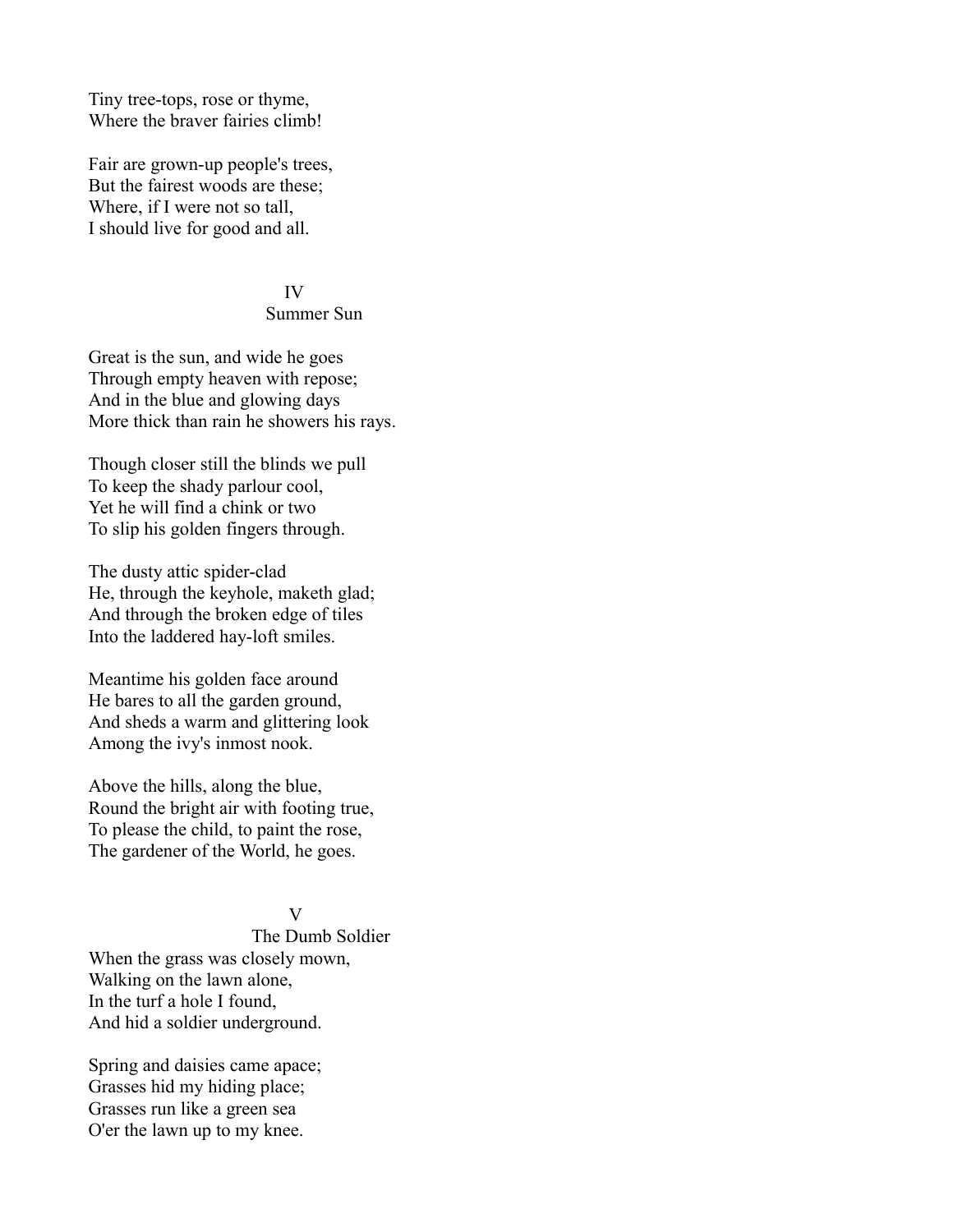Under grass alone he lies, Looking up with leaden eyes, Scarlet coat and pointed gun, To the stars and to the sun.

When the grass is ripe like grain, When the scythe is stoned again, When the lawn is shaven clear, The my hole shall reappear.

I shall find him, never fear, I shall find my grenadier; But for all that's gone and come, I shall find my soldier dumb.

He has lived, a little thing, In the grassy woods of spring; Done, if he could tell me true, Just as I should like to do.

He has seen the starry hours And the springing of the flowers; And the fairy things that pass In the forests of the grass.

In the silence he has heard Talking bee and ladybird, And the butterfly has flown O'er him as he lay alone.

Not a word will he disclose, Not a word of all he knows. I must lay him on the shelf, And make up the tale myself.

#### VI

### Autumn Fires

In the other gardens And all up the vale, From the autumn bonfires See the smoke trail!

Pleasant summer over And all the summer flowers, The red fire blazes, The grey smoke towers.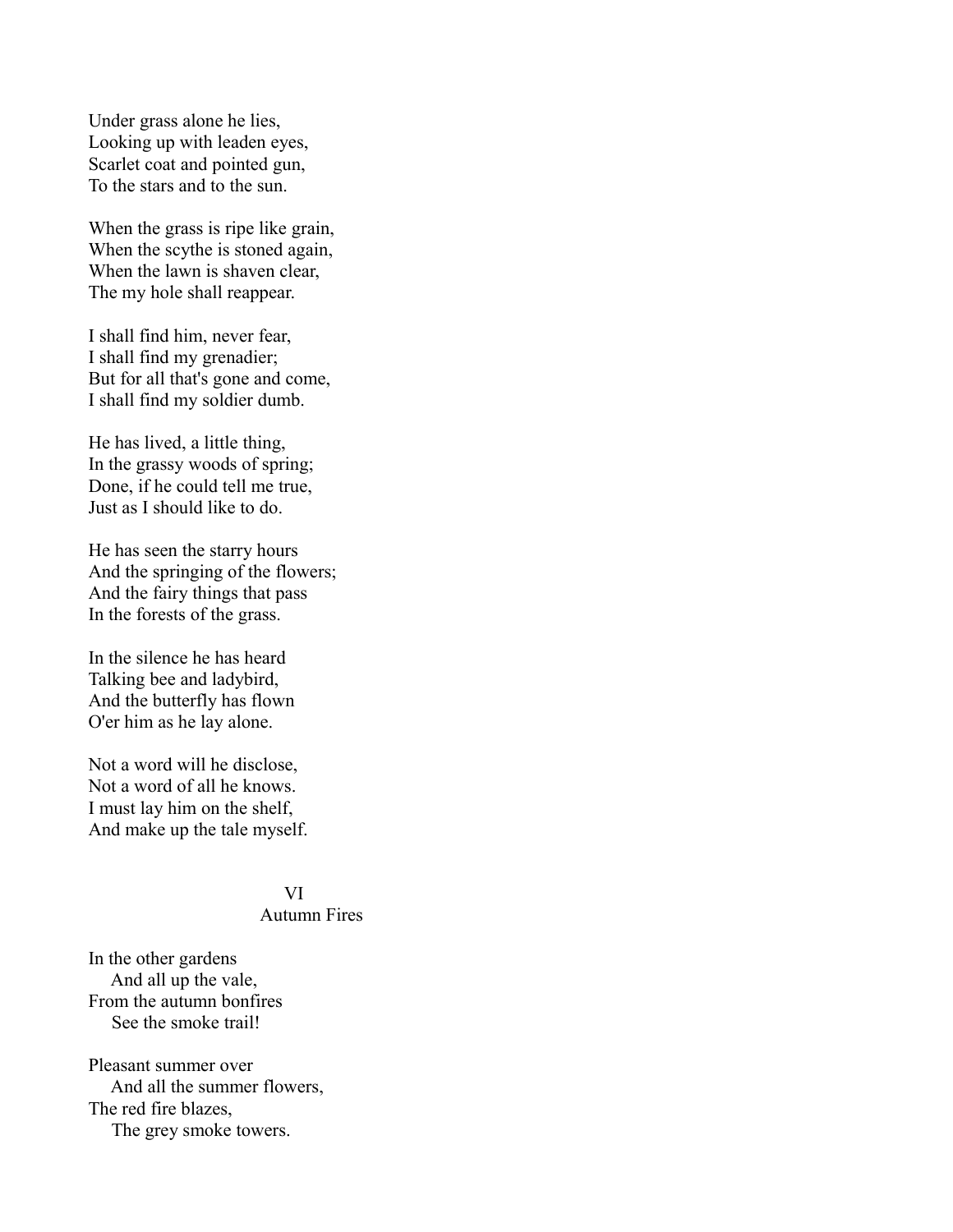Sing a song of seasons! Something bright in all! Flowers in the summer, Fires in the fall!

#### VII

#### The Gardener

The gardener does not love to talk. He makes me keep the gravel walk; And when he puts his tools away, He locks the door and takes the key.

Away behind the currant row, Where no one else but cook may go, Far in the plots, I see him dig, Old and serious, brown and big.

He digs the flowers, green, red, and blue, Nor wishes to be spoken to. He digs the flowers and cuts the hay, And never seems to want to play.

Silly gardener! summer goes, And winter comes with pinching toes, When in the garden bare and brown You must lay your barrow down.

Well now, and while the summer stays, To profit by these garden days O how much wiser you would be To play at Indian wars with me!

# **VIII**

# Historical Associations

Dear Uncle Jim. this garden ground That now you smoke your pipe around, has seen immortal actions done And valiant battles lost and won.

Here we had best on tip-toe tread, While I for safety march ahead, For this is that enchanted ground Where all who loiter slumber sound.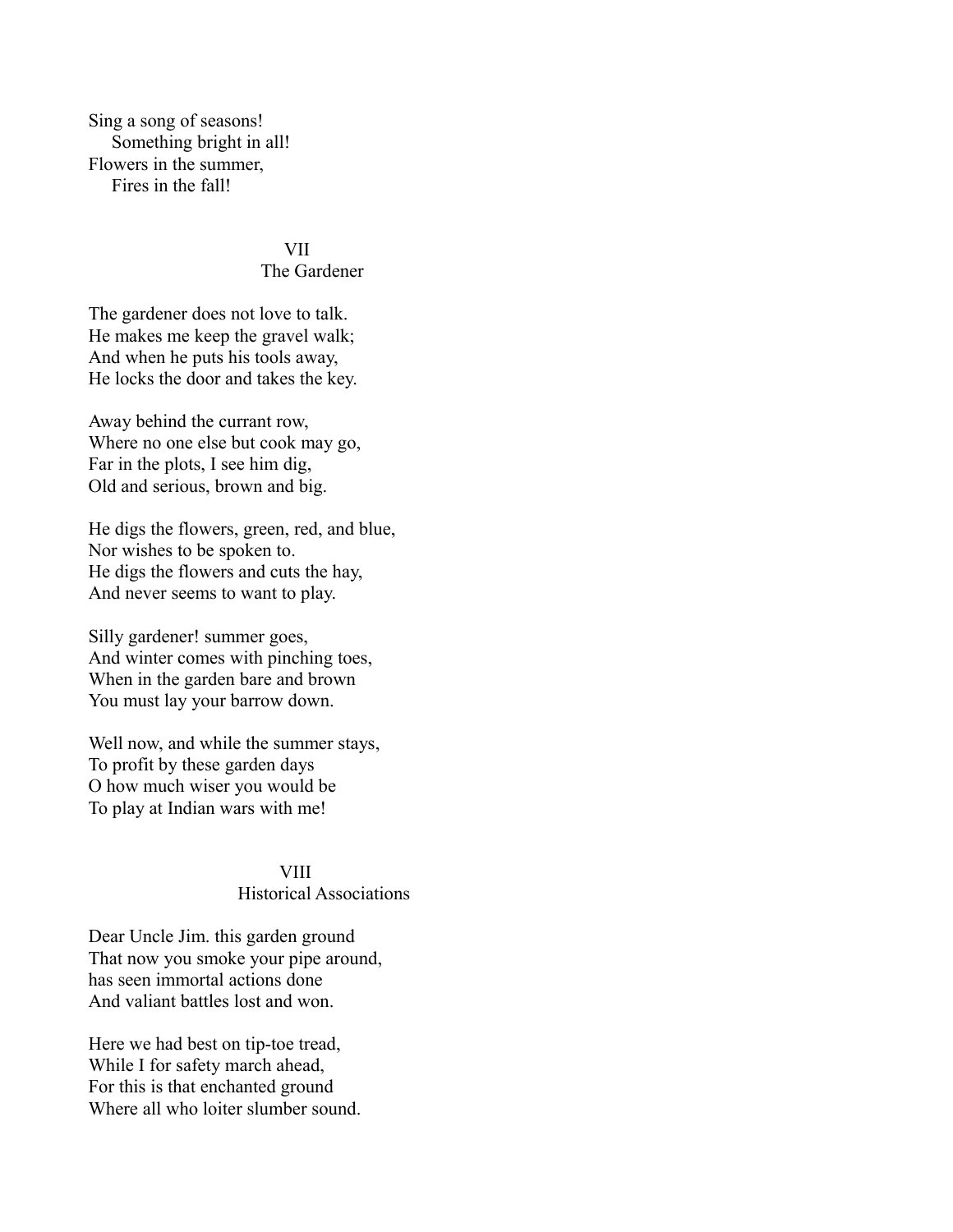Here is the sea, here is the sand, Here is the simple Shepherd's Land, Here are the fairy hollyhocks, And there are Ali Baba's rocks. But yonder, see! apart and high, Frozen Siberia lies; where I, With Robert Bruce William Tell, Was bound by an enchanter's spell.

### ENVOYS

### I To Willie and Henrietta

 If two may read aright These rhymes of old delight And house and garden play, You too, my cousins, and you only, may.

 You in a garden green With me were king and queen, Were hunter, soldier, tar, And all the thousand things that children are.

 Now in the elders' seat We rest with quiet feet, And from the window-bay We watch the children, our successors, play.

 "Time was," the golden head Irrevocably said; But time which one can bind, While flowing fast away, leaves love behind.

### <u>III am Bàrd ann an Dùbhlachd ann an Dùbhlachd ann an Dùbhlachd ann an Dùbhlachd ann an Dùbhlachd ann an Dùbhlachd ann an Dùbhlachd ann an Dùbhlachd ann an Dùbhlachd ann an Dùbhlachd ann an Dùbhlachd ann an Dùbhlachd ann a</u>

### To My Mother

You too, my mother, read my rhymes For love of unforgotten times, And you may chance to hear once more The little feet along the floor.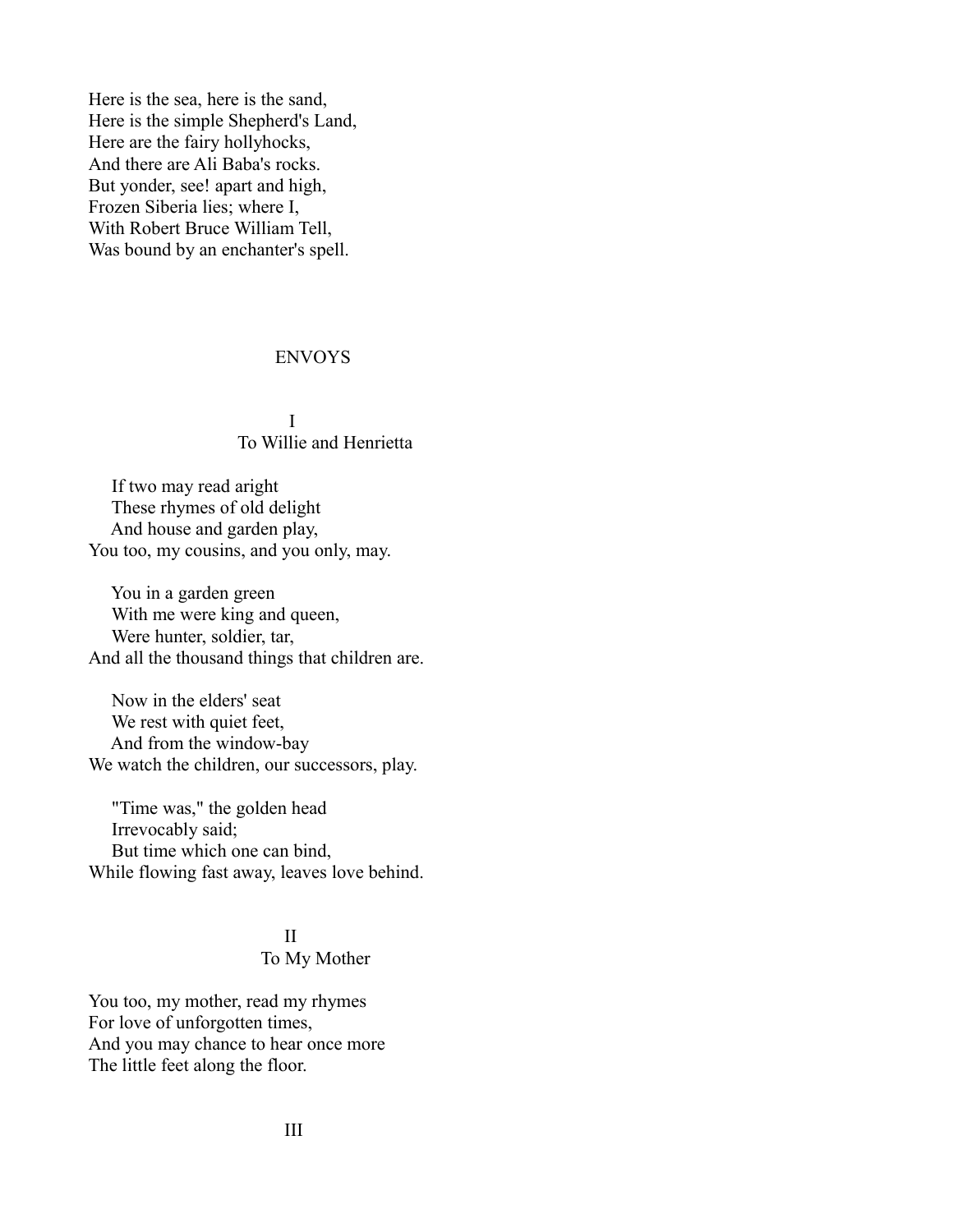#### To Auntie

"Chief of our aunts"--not only I, But all your dozen of nurselings cry-- "What did the other children do? And what were childhood, wanting you?"

#### IV

 To Minnie The red room with the giant bed Where none but elders laid their head; The little room where you and I Did for awhile together lie And, simple, suitor, I your hand In decent marriage did demand; The great day nursery, best of all, With pictures pasted on the wall And leaves upon the blind-- A pleasant room wherein to wake And hear the leafy garden shake And rustle in the wind-- And pleasant there to lie in bed And see the pictures overhead-- The wars about Sebastopol, The grinning guns along the wall, The daring escalade, The plunging ships, the bleating sheep, The happy children ankle-deep And laughing as they wade: All these are vanished clean away, And the old manse is changed to-day; It wears an altered face And shields a stranger race. The river, on from mill to mill, Flows past our childhood's garden still; But ah! we children never more Shall watch it from the water-door! Below the yew--it still is there-- Our phantom voices haunt the air As we were still at play, And I can hear them call and say: "How far is it to Babylon?"

Ah, far enough, my dear, Far, far enough from here-- Smiling and kind, you grace a shelf Too high for me to reach myself. Reach down a hand, my dear, and take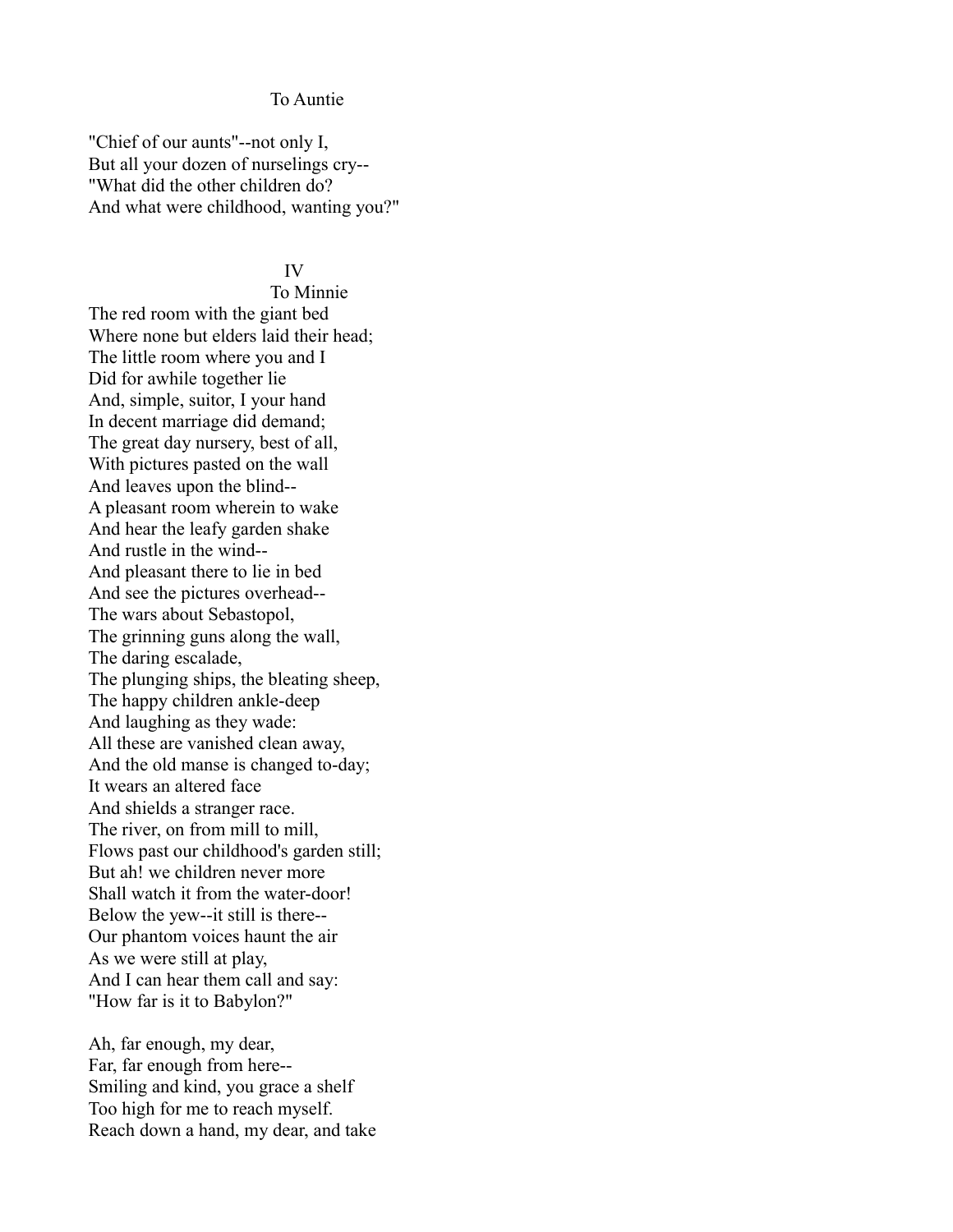These rhymes for old acquaintance' sake! Yet you have farther gone! "Can I get there by candlelight?" So goes the old refrain. I do not know--perchance you might-- But only, children, hear it right, Ah, never to return again! The eternal dawn, beyond a doubt, Shall break on hill and plain, And put all stars and candles out Ere we be young again.

To you in distant India, these I send across the seas, Nor count it far across. For which of us forget The Indian cabinets, The bones of antelope, the wings of albatross, The pied and painted birds and beans, The junks and bangles, beads and screens, The gods and sacred bells, And the load-humming, twisted shells! The level of the parlour floor Was honest, homely, Scottish shore; But when we climbed upon a chair, Behold the gorgeous East was there! Be this a fable; and behold Me in the parlour as of old, And Minnie just above me set In the quaint Indian cabinet!

### V To My Name-child

 $1$ 

Some day soon this rhyming volume, if you learn with proper speed, Little Louis Sanchez, will be given you to read. Then you shall discover, that your name was printed down By the English printers, long before, in London town.

In the great and busy city where the East and West are met, All the little letters did the English printer set; While you thought of nothing, and were still too young to play, Foreign people thought of you in places far away.

Ay, and when you slept, a baby, over all the English lands Other little children took the volume in their hands;